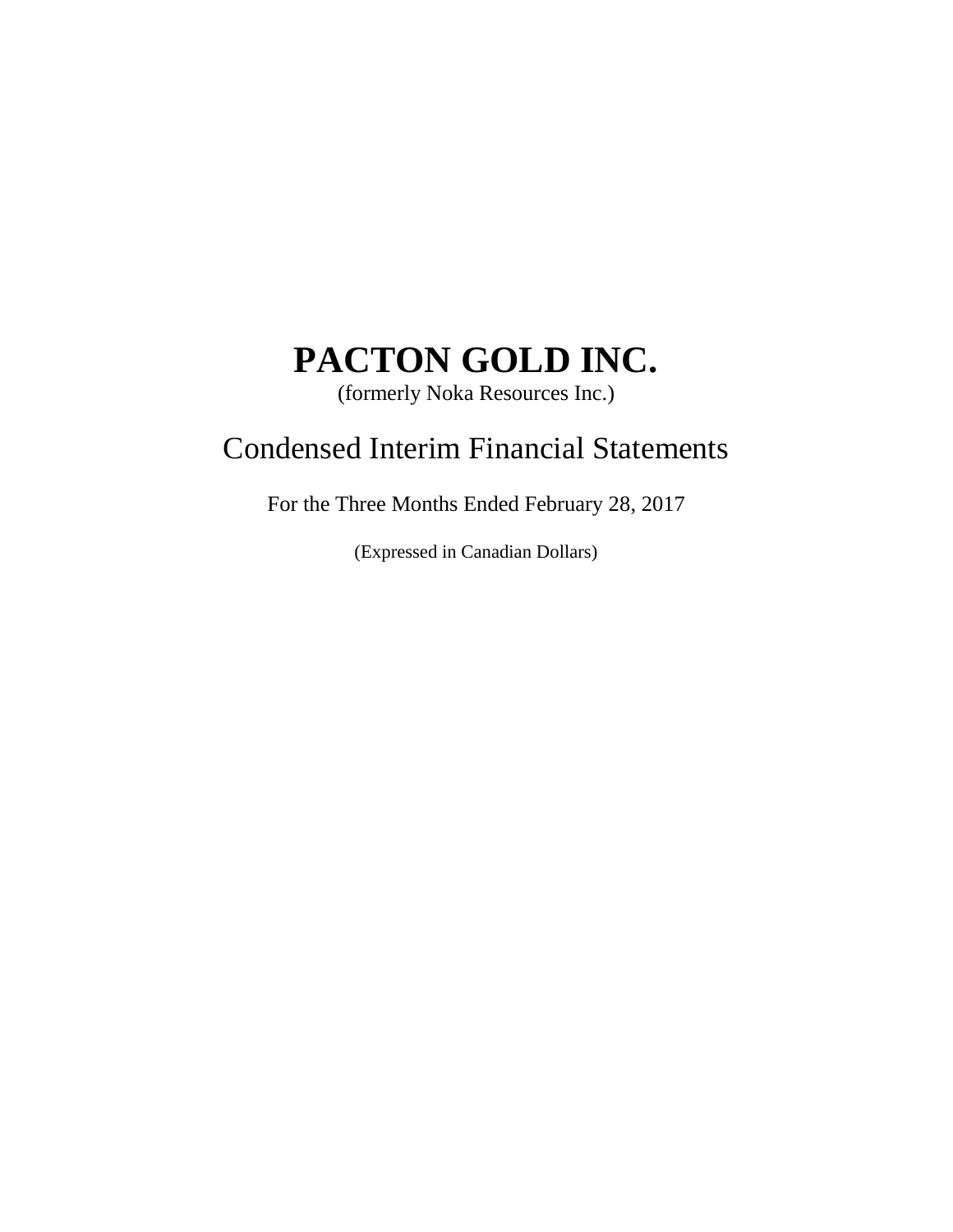(formerly Noka Resources Inc.)

February 28, 2017

# **INDEX Page Condensed Interim Financial Statements** Notice of No Auditor Review Condensed Interim Statements of Financial Position 1 Condensed Interim Statements of Comprehensive Loss 2 Condensed Interim Statements of Changes in Equity 3 Condensed Interim Statements of Cash Flows 4 Notes to the Condensed Interim Financial Statements 5-21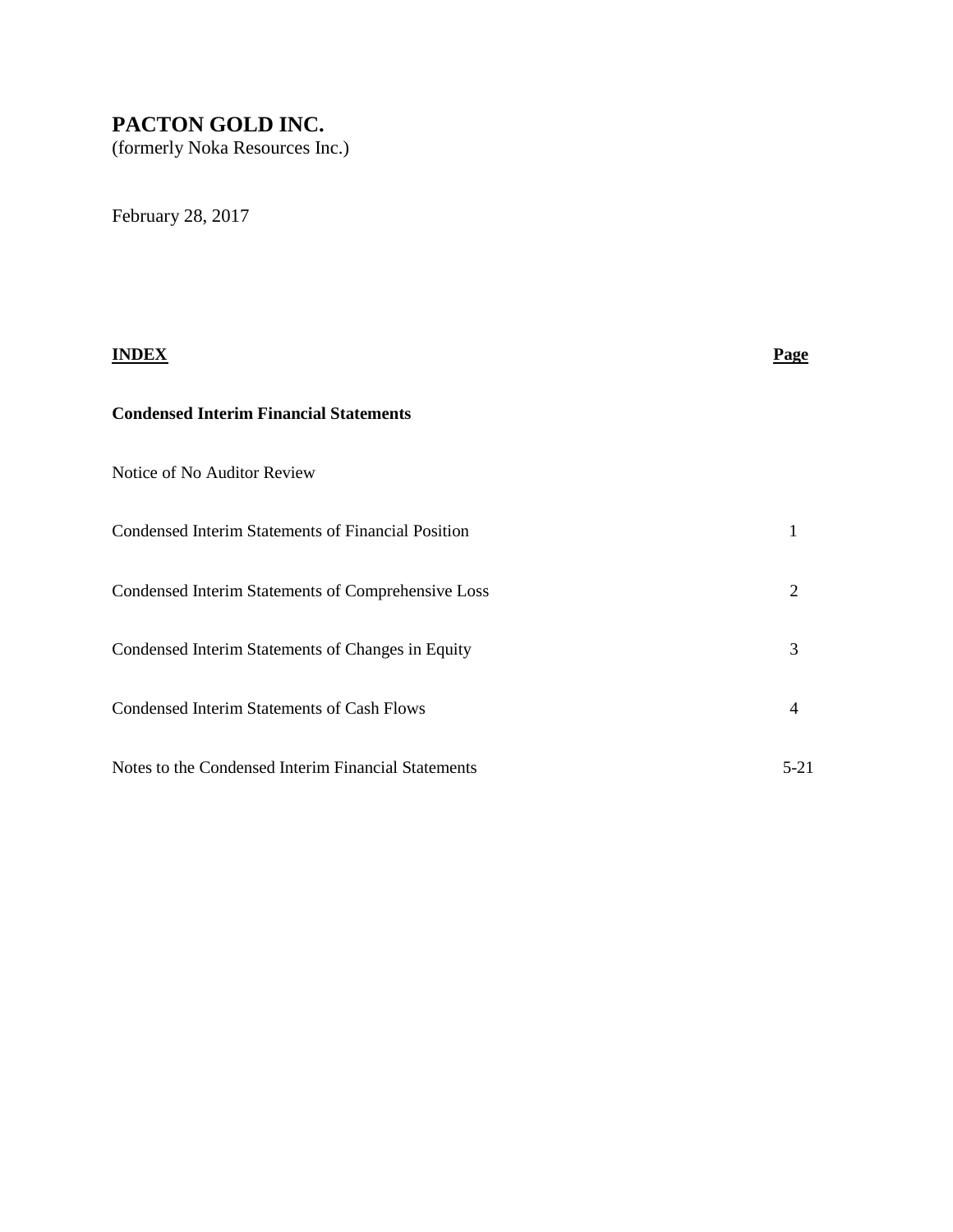#### **NOTICE OF NO AUDITOR REVIEW OF CONDENSED INTERIM FINANCIAL STATEMENTS**

Under National Instrument 51-102, Part 4, subsection 4.3(3) (a), if an auditor has not performed a review of the interim financial statements they must be accompanied by a notice indicating that the financial statements have not been reviewed by an auditor.

The accompanying unaudited condensed interim financial statements of the Company have been prepared by and are the responsibility of the Company's management.

The Company's independent auditor has not performed a review of these condensed interim financial statements in accordance with standards established by the Canadian Institute of Chartered Accountants for a review of condensed interim financial statements by an entity's auditor.

April 28, 2017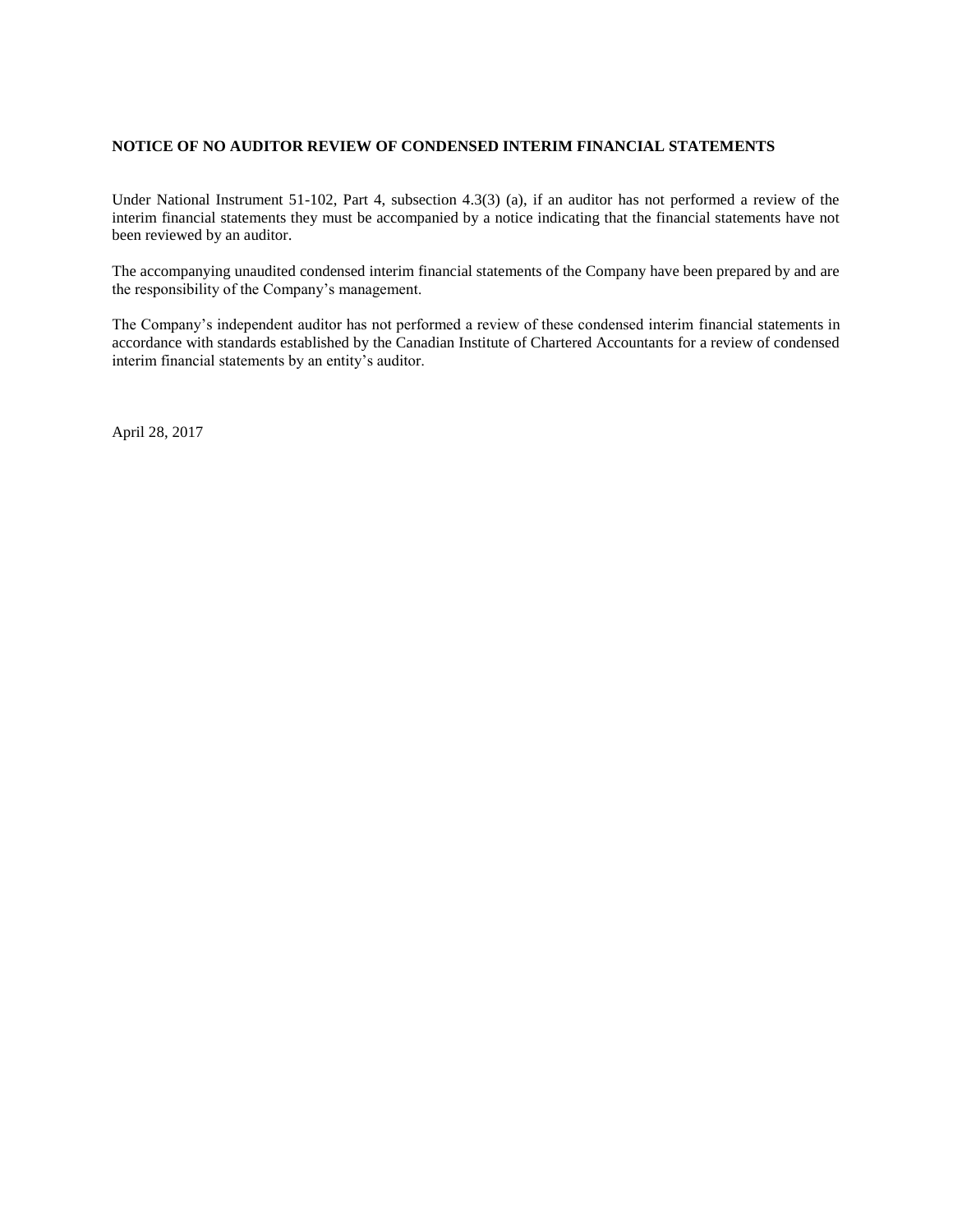(formerly Noka Resources Inc.) Condensed Interim Statements of Financial Position (Unaudited - Expressed in Canadian Dollars)

|                                                              |                   | February 28,<br>2017 |      | November 30,<br>2016 |
|--------------------------------------------------------------|-------------------|----------------------|------|----------------------|
| <b>Assets</b>                                                |                   |                      |      |                      |
| <b>Current</b>                                               |                   |                      |      |                      |
| Cash                                                         | \$                | 192,366              | \$   | 20,142               |
| Receivables                                                  |                   | 1,778                |      | 1,790                |
| Prepaid expenses                                             |                   | 188                  |      | 750                  |
|                                                              |                   | 194,332              |      | 22,682               |
| <b>Equipment</b> (note 7)                                    |                   | 5,124                |      | 5,394                |
| <b>Exploration and Evaluation Assets (note 8)</b>            |                   | 618,709              |      | 476,449              |
|                                                              | \$                | 818,165              | \$   | 504,525              |
| <b>Liabilities</b>                                           |                   |                      |      |                      |
| <b>Current</b>                                               |                   |                      |      |                      |
| Accounts payable and accrued liabilities                     | \$                | 288,885              | \$   | 260,041              |
| Loans payable (note 9)                                       |                   | 14,000               |      | 14,000               |
|                                                              |                   | 302,885              |      | 274,041              |
| <b>Shareholders' Equity</b>                                  |                   |                      |      |                      |
| <b>Share Capital</b> (note 10)                               |                   | 7,701,437            |      | 7,381,812            |
| <b>Share-based Payments Reserve (note 10)</b>                |                   | 411,119              |      | 411,207              |
| <b>Deficit</b>                                               |                   | (7,597,276)          |      | (7, 562, 535)        |
|                                                              |                   | 515,280              |      | 230,484              |
|                                                              | \$                | 818,165              | $\$$ | 504,525              |
| Going Concern (note 2)<br><b>Subsequent Events (note 14)</b> |                   |                      |      |                      |
| Approved on behalf of the Board:                             |                   |                      |      |                      |
| "Richard Kusmirski"                                          | "Dominic Verdejo" |                      |      |                      |
| Richard Kusmirski                                            | Dominic Verdejo   |                      |      |                      |

The accompanying notes are an integral part of these financial statements.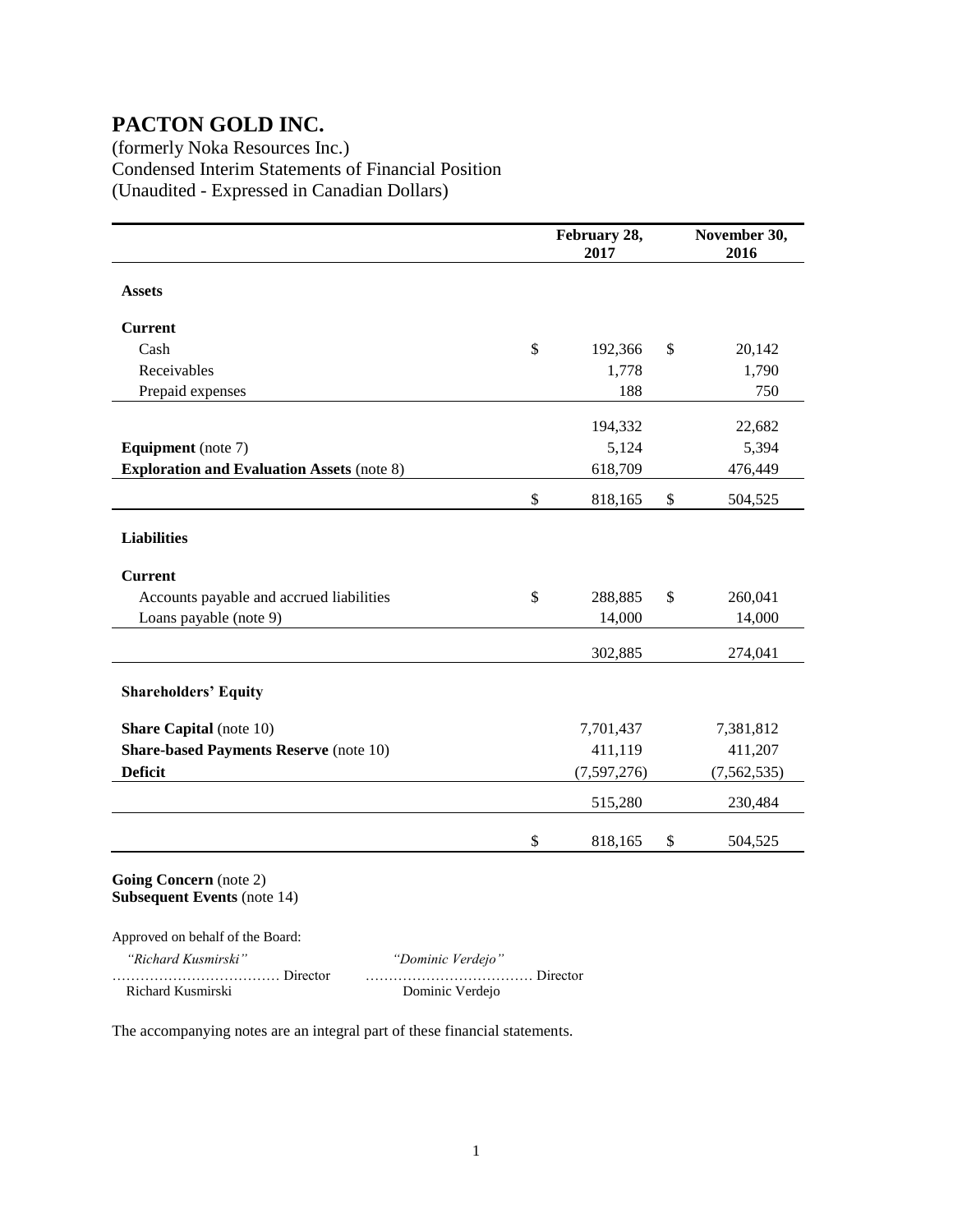(formerly Noka Resources Inc.) Condensed Interim Statements of Comprehensive Loss Three Months Ended (Unaudited - Expressed in Canadian Dollars)

|                                                                                           | February 28,<br>2017 | February 29,<br>2016 |
|-------------------------------------------------------------------------------------------|----------------------|----------------------|
|                                                                                           |                      |                      |
| <b>Expenses</b>                                                                           |                      |                      |
| Amortization (note 7)                                                                     | \$<br>270            | \$<br>337            |
| Consulting fees                                                                           | 2,000                | 63,996               |
| Management fees (note 11)                                                                 | 7,500                | 45,000               |
| Office and miscellaneous                                                                  | 89                   | 2,501                |
| Professional fees (note 11)                                                               | 7,685                | 6,066                |
| Rent                                                                                      |                      | 7,239                |
| Shareholder communications and investor relations                                         | 562                  | 12,892               |
| Share-based payments (note 10)                                                            |                      | 17,004               |
| Transfer agent and filing fees                                                            | 16,723               | 13,363               |
| <b>Net Loss and Comprehensive Loss for the Period</b>                                     | (34, 829)            | (168, 398)           |
| <b>Basic and Diluted Loss Per Share</b>                                                   | \$<br>(0.00)         | \$<br>(0.01)         |
| <b>Weighted Average Number of Common Shares</b><br><b>Outstanding – Basic and Diluted</b> | 38,718,063           | 24,405,432           |

The accompanying notes are an integral part of these financial statements.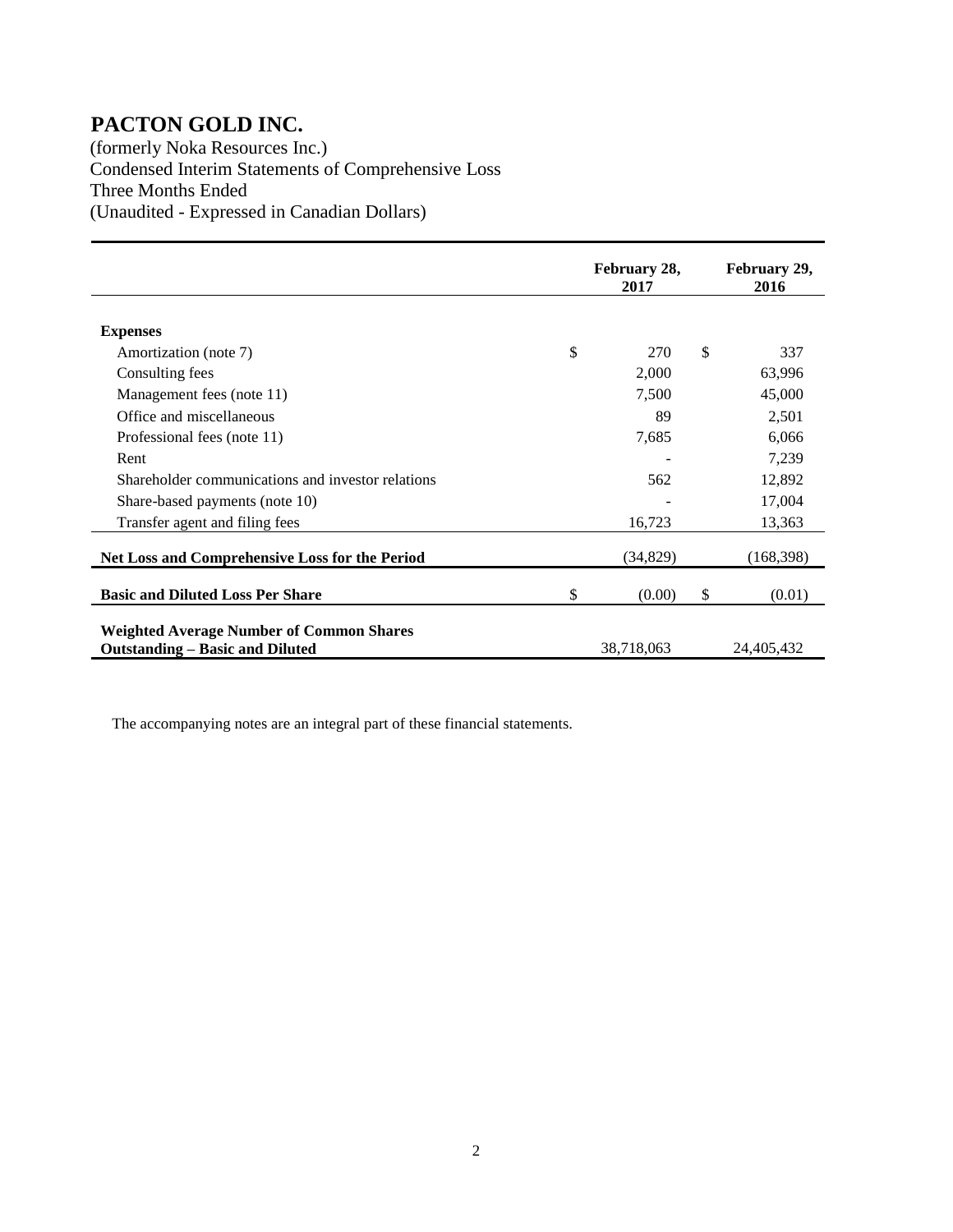(formerly Noka Resources Inc.) Condensed Interim Statements of Changes in Equity (Unaudited - Expressed in Canadian Dollars)

|                                                     | <b>Capital Stock</b> |    |              |                         |    |                |               |
|-----------------------------------------------------|----------------------|----|--------------|-------------------------|----|----------------|---------------|
|                                                     | Number of            |    | Capital      | <b>Share-based</b>      |    |                |               |
|                                                     | <b>Shares</b>        |    | <b>Stock</b> | <b>Payments Reserve</b> |    | <b>Deficit</b> | <b>Total</b>  |
| Balance, November 30, 2015                          | 23,720,988           | \$ | 6,128,634    | \$<br>198,021           |    | (5,390,678)    | \$<br>935,977 |
| Exercise of stock options                           | 770,000              |    | 38,500       |                         |    |                | 38,500        |
| Fair value of exercised stock options               |                      |    | 16,916       | (16,916)                |    |                |               |
| Expiry of stock options                             |                      |    |              | (1,052)                 |    | 1,052          |               |
| Share-based payments (note 10)                      |                      |    |              | 17,004                  |    |                | 17,004        |
| Expiry of agents' warrants                          |                      |    |              | (51,748)                |    | 51,748         |               |
| Net loss and comprehensive loss for period          |                      |    |              |                         |    | (168, 398)     | (168, 398)    |
| Balance, February 29, 2016                          | 24,490,988           | \$ | 6,184,050    | \$<br>145,309           |    | (5,506,276)    | \$<br>823,083 |
| Private placements                                  | 5,839,333            |    | 700,720      |                         |    |                | 700,720       |
| Share issue costs                                   |                      |    | (98, 230)    | 46,183                  |    |                | (52,047)      |
| Shares issued for exploration and evaluation assets | 2,500,000            |    | 325,000      |                         |    |                | 325,000       |
| Exercise of stock options                           | 2,581,000            |    | 176,230      |                         |    |                | 176,230       |
| Fair value of exercised stock options               |                      |    | 94,042       | (94, 042)               |    |                |               |
| Expiry of stock options                             |                      |    |              | (8,785)                 |    | 8,785          |               |
| Share-based payments (note 10)                      |                      |    |              | 324,123                 |    |                | 324,123       |
| Expiry of agents' warrants                          |                      |    |              | (1,581)                 |    | 1,581          |               |
| Net and comprehensive loss for period               |                      |    |              |                         |    | (2,066,625)    | (2,066,625)   |
| Balance, November 30, 2016                          | 35,411,321           | \$ | 7,381,812    | \$<br>411,207           | \$ | (7, 562, 535)  | \$<br>230,484 |
| Private placement                                   | 4,100,000            |    | 205,000      |                         |    |                | 205,000       |
| Share issue costs                                   |                      |    | (2,375)      |                         |    |                | (2,375)       |
| Shares issued for exploration and evaluation assets | 1,300,000            |    | 117,000      |                         |    |                | 117,000       |
| Expiry of stock options                             |                      |    |              | (88)                    |    | 88             |               |
| Net loss and comprehensive loss for period          |                      |    |              |                         |    | (34, 829)      | (34, 829)     |
| Balance, February 28, 2017                          | 40,811,321           | \$ | 7,701,437    | \$<br>411,119           | S  | (7,597,276)    | \$<br>515,280 |

The accompanying notes are an integral part of these financial statements.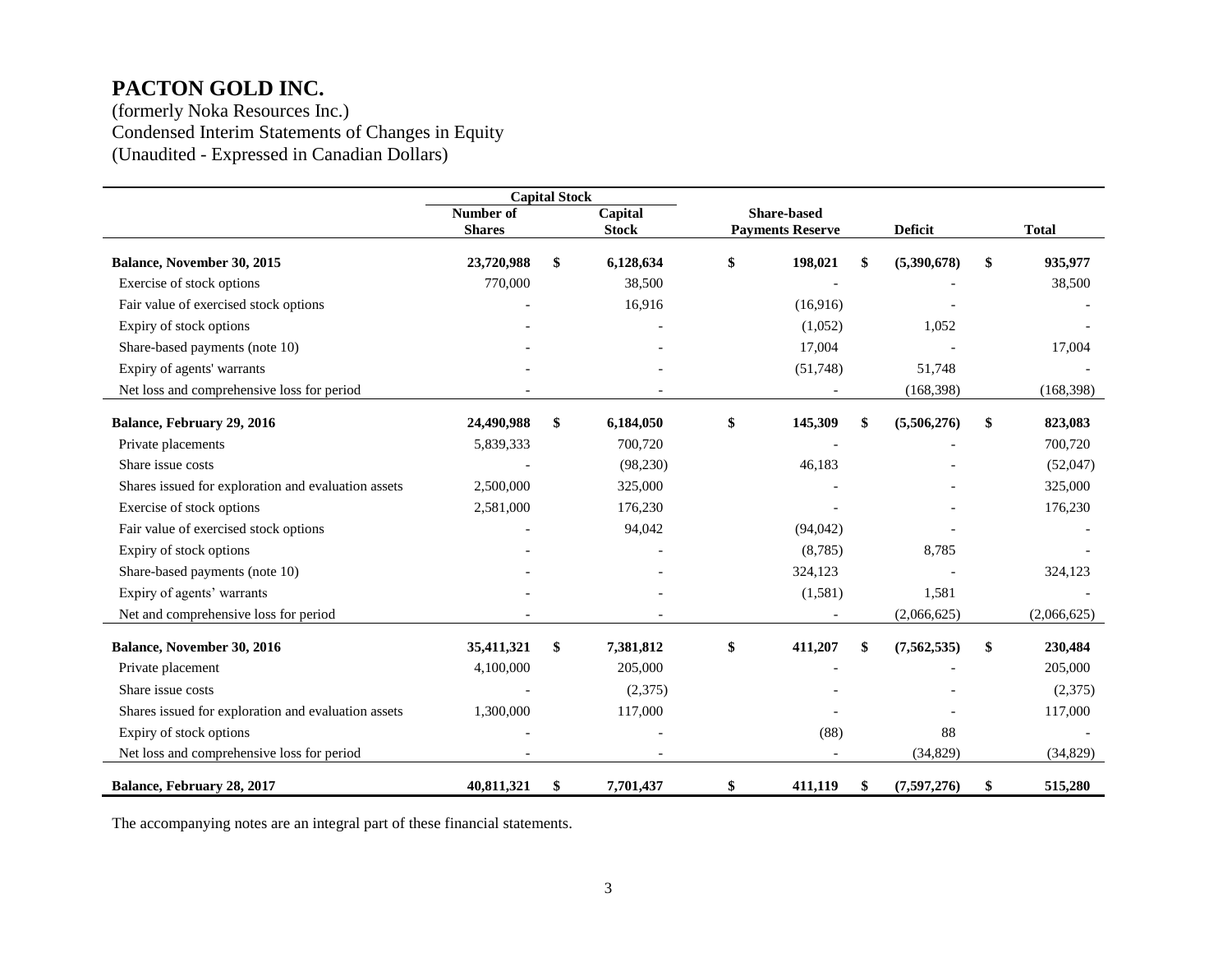(formerly Noka Resources Inc.) Condensed Interim Statements of Cash Flows Three Months Ended (Unaudited - Expressed in Canadian Dollars)

|                                            |               | February 28,<br>2017 | February 29,<br>2016 |
|--------------------------------------------|---------------|----------------------|----------------------|
| <b>Operating Activities</b>                |               |                      |                      |
| Net loss                                   | $\mathsf{\$}$ | (34, 829)            | \$<br>(168, 398)     |
| Items not involving cash                   |               |                      |                      |
| Amortization                               |               | 270                  | 337                  |
| Share-based payments                       |               |                      | 17,004               |
| Changes in non-cash working capital        |               |                      |                      |
| Receivables                                |               | 12                   | (7,208)              |
| Prepaid expenses                           |               | 562                  | 1,502                |
| Accounts payable and accrued liabilities   |               | 28,844               | 108,362              |
|                                            |               |                      |                      |
| <b>Cash Used in Operating Activities</b>   |               | (5, 141)             | (48, 401)            |
|                                            |               |                      |                      |
| <b>Investing Activity</b>                  |               |                      |                      |
| Exploration and evaluation assets          |               | (25,260)             | (1,304)              |
|                                            |               |                      |                      |
| <b>Cash Used in Investing Activity</b>     |               | (25,260)             | (1,304)              |
| <b>Financing Activity</b>                  |               |                      |                      |
| Net proceeds from share issuance           |               | 202,625              | 38,500               |
|                                            |               |                      |                      |
| <b>Cash Provided by Financing Activity</b> |               | 202,625              | 38,500               |
|                                            |               |                      |                      |
| <b>Inflow (Outflow) of Cash</b>            |               | 172,224              | (11,205)             |
| <b>Cash, Beginning of Period</b>           |               | 20,142               | 19,723               |
|                                            |               |                      |                      |
| <b>Cash, End of Period</b>                 | $\mathsf{\$}$ | 192,366              | \$<br>8,518          |

#### **Supplemental Disclosure with Respect to Cash Flows** (note 12)

The accompanying notes are an integral part of these financial statements.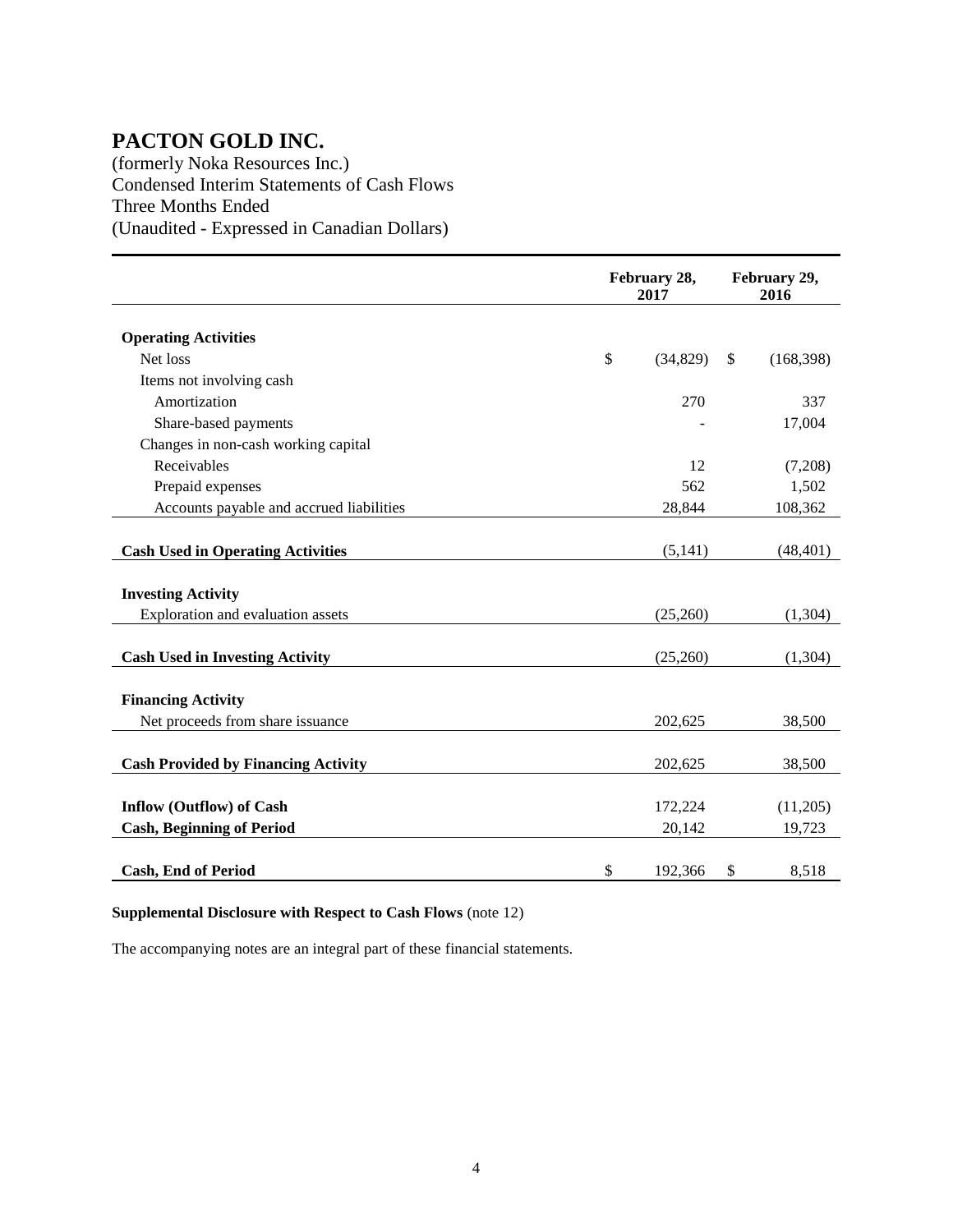(formerly Noka Resources Inc.) Notes to the Condensed Interim Financial Statements For the Three Months Ended February 28, 2017 (Unaudited - Expressed in Canadian Dollars)

#### **1. NATURE OF OPERATIONS**

Pacton Gold Inc. ("the Company") was incorporated pursuant to the British Columbia Business Corporations Act on December 15, 2010. The address of the Company's corporate office and its principal place of business is 510-744 West Hastings Street, Vancouver, British Columbia, Canada. The Company's registered and records office is 1000-840 Howe Street, Vancouver, British Columbia, Canada, V6Z 2M1. The Company operates in Canada and USA. On July 17, 2012, the Company's stock was listed on the TSX Venture Exchange ("TSX-V") trading under the symbol "NX". On April 27, 2017, the Company changed its name to Pacton Gold Inc. and began trading under the symbol "PAC". The principal business of the Company is the identification, evaluation and acquisition of mineral properties, as well as exploration of mineral properties once acquired. The Company is an exploration stage company and is in the process of acquiring and exploring its mineral property interests.

#### **2. GOING CONCERN**

These financial statements have been prepared on the basis of accounting principles applicable to a going concern, which assumes that the Company will continue in operation for the foreseeable future and will be able to realize its assets and discharge its liabilities in the normal course of operations.

The Company has incurred a loss during the three months ended February 28, 2017 of \$34,829 (2016 - \$168,398) and has a deficit of \$7,597,276 (November 30, 2016 - \$7,562,535), has limited resources, no sources of operating cash flow and no assurances that sufficient funding will be available to continue operations for an extended period of time. The Company is in the exploration stage and, accordingly, has not yet commenced revenue-producing operations. These material uncertainties may cast significant doubt upon the Company's ability to continue as a going concern.

The application of the going concern concept is dependent upon the Company's ability to satisfy its liabilities as they become due and to obtain the necessary financing to complete the exploration and development of its mineral property interests, the attainment of profitable mining operations or the receipt of proceeds from the disposition of its mineral property interests. Management is actively engaged in the review and due diligence on opportunities of merit in the mining sector and is seeking to raise the necessary capital to meet its funding requirements. There can be no assurance that management's plan will be successful.

If the going concern assumption were not appropriate for these financial statements then adjustments may be necessary in the carrying value of assets and liabilities, the reported expenses and the statements of financial position classifications used. Such adjustments could be material.

#### **3. BASIS OF PREPARATION**

#### a) Statement of compliance

The condensed interim financial statements ("financial statements") of the Company have been prepared in accordance with IAS 34 Interim Financial Reporting.

The condensed interim financial statements of the Company should be read in conjunction with the Company's 2016 annual financial statements which have been prepared in accordance with International Financial Reporting Standards ("IFRS") as issued by the International Accounting Standards Board ("IASB").

These financial statements were reviewed by the Audit Committee and approved and authorized for issue by the Board of Directors on April 28, 2017.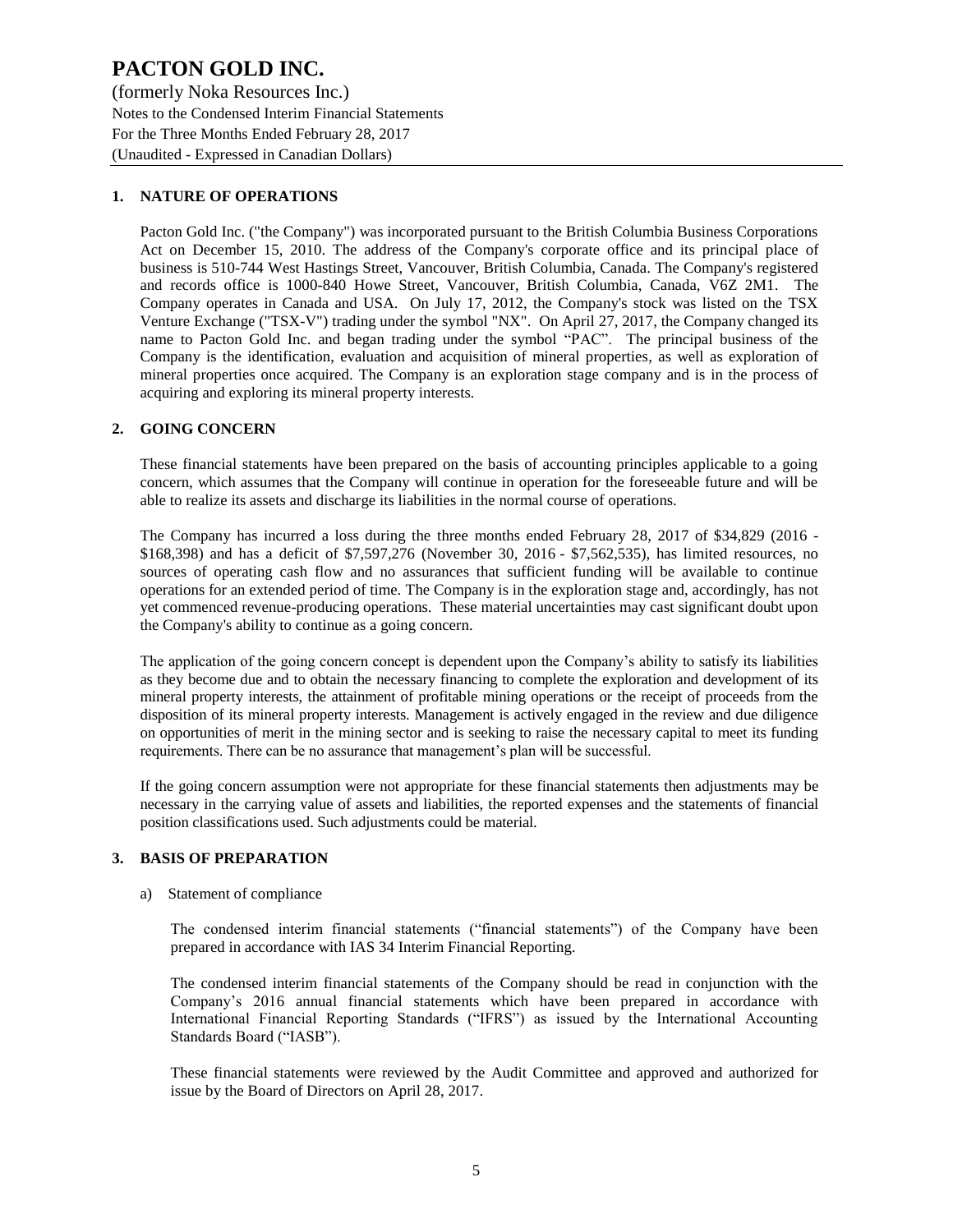(formerly Noka Resources Inc.) Notes to the Condensed Interim Financial Statements For the Three Months Ended February 28, 2017 (Unaudited - Expressed in Canadian Dollars)

#### **3. BASIS OF PRESENTATION** (Continued)

#### b) Basis of measurement

These financial statements have been prepared under the historical cost basis, except for financial instruments classified as available-for-sale ("AFS"), and fair value through profit or loss ("FVTPL"). These financial statements have been prepared under the accrual basis of accounting, except for cash flow information.

#### **4. SIGNIFICANT ACCOUNTING POLICIES**

The condensed interim financial statements have been prepared, for all periods presented, following the same accounting policies and methods of computation as described in Note 4 to the audited financial statements for the year ended November 30, 2016.

#### **5. CRITICAL ACCOUNTING ESTIMATES AND JUDGMENTS**

The Company makes estimates and assumptions about the future that affect the reported amounts of assets and liabilities. Estimates and judgments are continually evaluated based on historical experience and other factors, including expectations of future events that are believed to be reasonable under the circumstances. In the future, actual experience may differ from these estimates and assumptions.

The effect of a change in an accounting estimate is recognized prospectively by including it in comprehensive income in the year of the change, if the change affects that year only, or in the year of the change and future years, if the change affects both.

#### *Critical judgments in applying accounting policies*

Information about critical judgments in applying accounting policies that have the most significant risk of causing material adjustment to the carrying amounts of assets and liabilities recognized in the consolidated financial statements within the next financial year are discussed below:

a) Impairment of exploration and evaluation assets

The application of the Company's accounting policy for exploration and evaluation expenditure and impairment of the capitalized expenditures requires judgment in determining whether it is likely that future economic benefits will flow to the Company, which may be based on assumptions about future events or circumstances. Estimates and assumptions made may change if new information becomes available. If, after expenditure is capitalized, information becomes available suggesting that the recovery of expenditure is unlikely, the amount capitalized is written off in the profit or loss in the year the new information becomes available.

b) Title to mineral property interests

Although the Company has taken steps to verify title to mineral properties in which it has an interest, these procedures do not guarantee the Company's title. Such properties may be subject to prior agreements or transfers and title may be affected by undetected defects.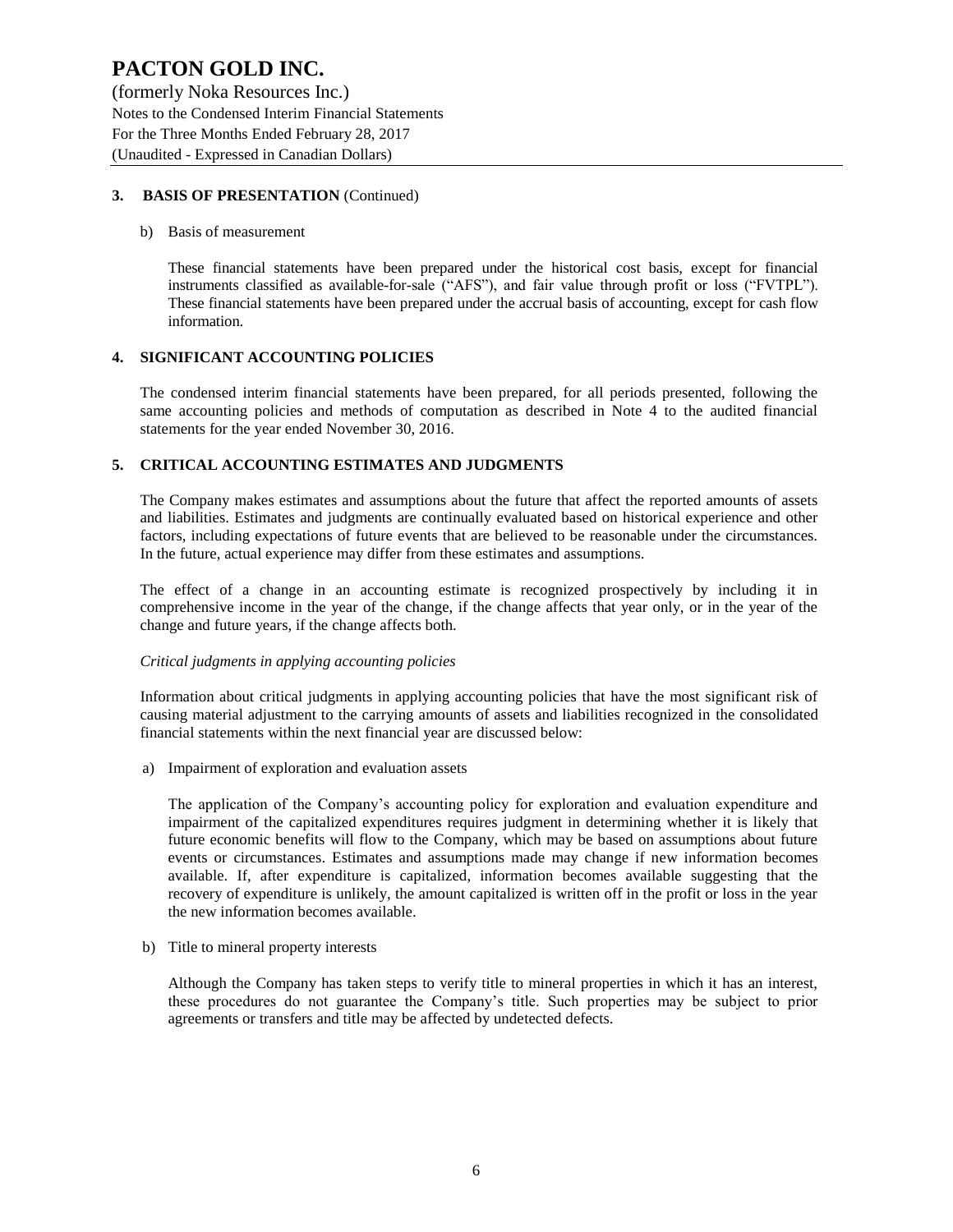(formerly Noka Resources Inc.) Notes to the Condensed Interim Financial Statements For the Three Months Ended February 28, 2017 (Unaudited - Expressed in Canadian Dollars)

#### **5. CRITICAL ACCOUNTING ESTIMATES** (Continued)

*Critical judgments in applying accounting policies* (continued)

#### c) Income taxes

Significant judgment is required in determining the provision for income taxes. There are many transactions and calculations undertaken during the ordinary course of business for which the ultimate tax determination is uncertain. The Company recognizes liabilities and contingencies for anticipated tax audit issues based on the Company's current understanding of the tax law. For matters where it is probable that an adjustment will be made, the Company records its best estimate of the tax liability including the related interest and penalties in the current tax provision. Management believes they have adequately provided for the probable outcome of these matters; however, the final outcome may result in a materially different outcome than the amount included in the tax liabilities.

In addition, the Company recognizes deferred tax assets relating to tax losses carried forward to the extent that it is probable that taxable profit will be available against which a deductible temporary difference can be utilized. This is deemed to be the case when there are sufficient taxable temporary differences relating to the same taxation authority and the same taxable entity which are expected to reverse in the same year as the expected reversal of the deductible temporary difference, or in years into which a tax loss arising from the deferred tax asset can be carried back or forward. However, utilization of the tax losses also depends on the ability of the taxable entity to satisfy certain tests at the time the losses are recouped.

d) Going concern

The assessment of the Company's ability to continue as a going concern requires significant judgment. The financial statements have been prepared on the basis of accounting principles applicable to a going concern, as disclosed in Note 2.

#### *Key sources of estimation uncertainty*

The following are key assumptions concerning the future and other key sources of estimation uncertainty that have a significant risk of resulting in material adjustments to the financial statements.

a) Decommissioning liabilities

Rehabilitation provisions have been created based on the Company's internal estimates. Assumptions, based on the current economic environment, have been made which management believes are a reasonable basis upon which to estimate the future liability. These estimates take into account any material changes to the assumptions that occur when reviewed regularly by management. Estimates are reviewed annually and are based on current regulatory requirements. Significant changes in estimates of contamination, restoration standards and techniques will result in changes to provisions from year to year. Actual rehabilitation costs will ultimately depend on future market prices for the rehabilitation costs which will reflect the market condition at the time the rehabilitation costs are actually incurred. The final cost of the currently recognized rehabilitation provisions may be higher or lower than currently provided for. As at February 28, 2017, the Company has no known rehabilitation requirements and accordingly, no provision has been made.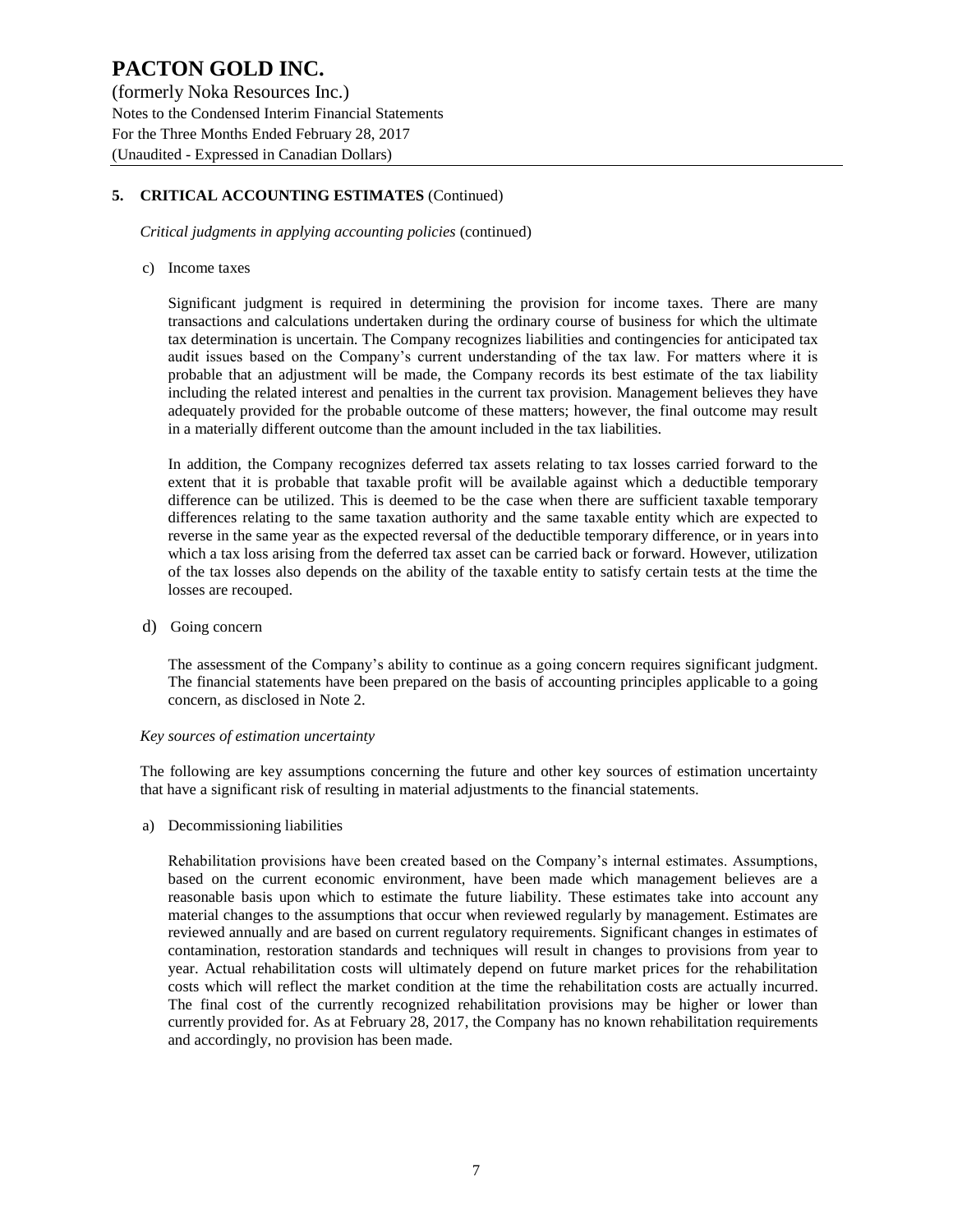(formerly Noka Resources Inc.) Notes to the Condensed Interim Financial Statements For the Three Months Ended February 28, 2017 (Unaudited - Expressed in Canadian Dollars)

#### **5. CRITICAL ACCOUNTING ESTIMATES** (Continued)

*Key sources of estimation uncertainty* (continued)

#### b) Share-based payments

The Company measures the cost of equity-settled transactions with employees by reference to the fair value of the equity instruments at the date at which they are granted. Estimating fair value for sharebased payment transactions requires determining the most appropriate valuation model, which is dependent on the terms and conditions of the grant. This estimate also requires determining the most appropriate inputs to the valuation model including the expected life of the stock option, volatility and dividend yield and making assumptions about them. The assumptions and models used for estimating fair value for share-based payment transactions are disclosed in note 10.

#### **6. FINANCIAL INSTRUMENTS**

Financial instruments are agreements between two parties that result in promises to pay or receive cash or equity instruments. The Company classifies its financial instruments as follows: cash is classified as financial assets at FVTPL; receivables as loans and receivables; and accounts payable and accrued liabilities and loans payable as other financial liabilities, which are measured at amortized cost. The carrying value of these instruments approximates their fair values due to their short term to maturity.

The following table sets forth the Company's financial assets measured at fair value by levels within the fair value hierarchy:

| <b>February 28, 2017</b> | <b>Level 1</b> | Level 2                           | Level 3            | <b>Total</b>   |
|--------------------------|----------------|-----------------------------------|--------------------|----------------|
| Cash                     | 192,366        | S<br>$\qquad \qquad \blacksquare$ | <sup>\$</sup><br>- | 192,366<br>\$. |
| <b>November 30, 2016</b> | <b>Level 1</b> | Level 2                           | Level 3            | <b>Total</b>   |
| Cash                     | 20.142         | -                                 | \$.<br>-           | 20.142<br>S    |

The Company has exposure to the following risks from its use of financial instruments:

- Credit risk;
- Liquidity risk; and
- Market risk.
- a) Credit risk

Credit risk is the risk that one party to a financial instrument will cause a financial loss for the other party by failing to discharge an obligation. The Company manages credit risk, in respect of cash, by placing at major Canadian financial institutions. The Company has minimal credit risk.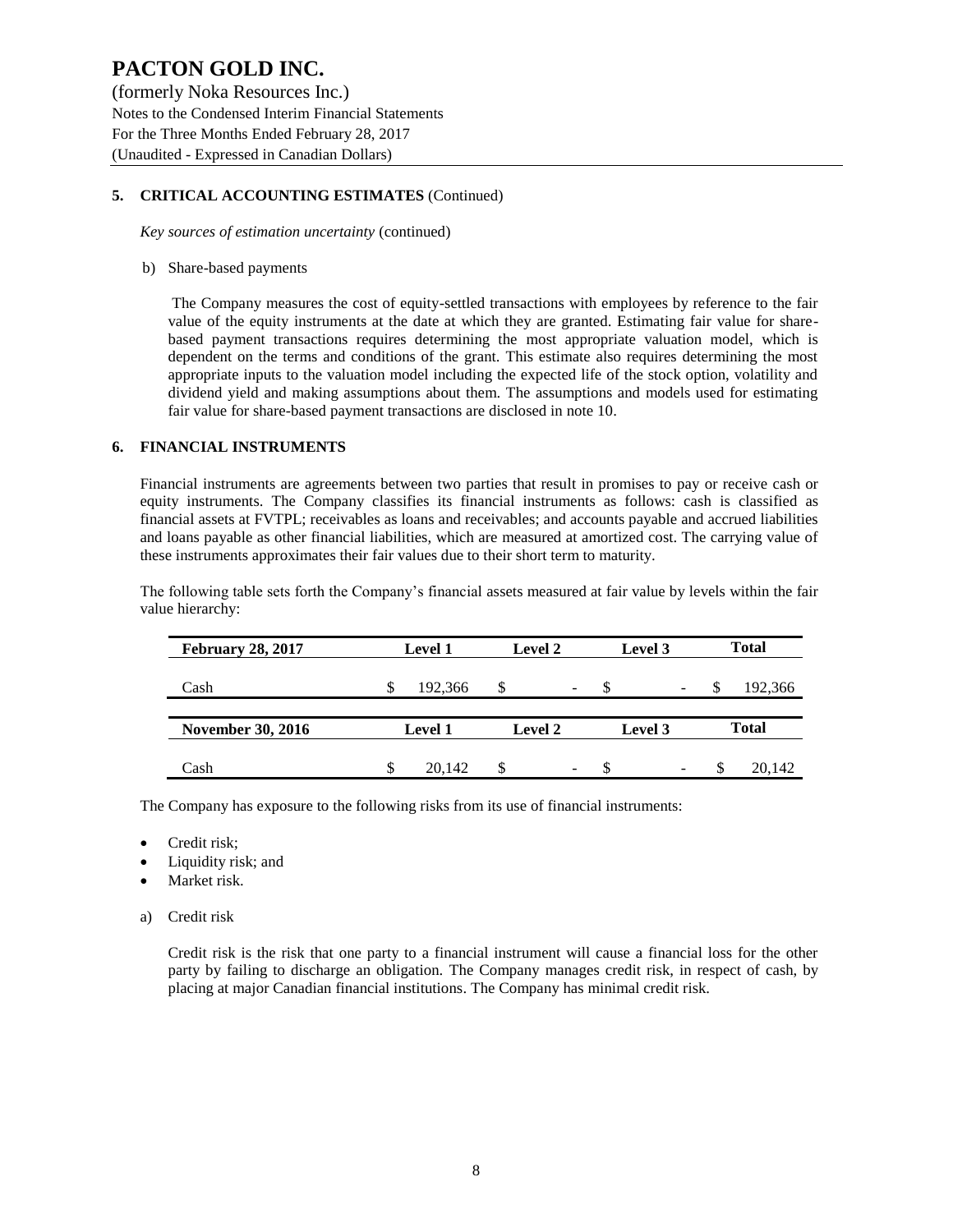(formerly Noka Resources Inc.) Notes to the Condensed Interim Financial Statements For the Three Months Ended February 28, 2017 (Unaudited - Expressed in Canadian Dollars)

#### **6. FINANCIAL INSTRUMENTS** (Continued)

b) Liquidity risk

Liquidity risk is the risk that the Company will not be able to meet its financial obligations as they fall due. The Company's approach to managing liquidity is to ensure, as far as possible, that it will always have sufficient liquid funds to meet its liabilities when due, under both normal and stressed conditions, without incurring unacceptable losses or risking damage to the Company's reputation. The contractual financial liabilities of the Company as of February 28, 2017 equal \$302,885 (November 30, 2016 - \$274,041). All of the liabilities presented as accounts payable are due within 30 days of February 28, 2017. The cash available is not sufficient to meet the Company's financial obligations at period end.

c) Market risk

Market risk is the risk that changes in market prices, such as foreign exchange rates and interest rates will affect the Company's income or the value of its holdings of financial instruments. The objective of market risk management is to manage and control market risk exposures within acceptable parameters, while optimizing the return on capital.

- *i) Currency risk* The Company has no funds held in a foreign currency and as a result is not exposed to significant currency risk on its financial instruments at year-end.
- *ii) Interest rate risk -* Interest rate risk is the risk that future cash flows will fluctuate as a result of changes in market interest rates. Interest earned on cash and cash equivalents is at nominal interest rates and, therefore, the Company does not consider interest rate risk to be significant. The Company has no interest-bearing financial liabilities.
- *iii) Other price risk -* Other price risk is the risk that the fair value or future cash flows of a financial instrument will fluctuate due to changes in market prices, other than those arising from interest rate risk. The Company is not exposed to significant other price risk.
- d) Capital management

.

The Company considers its capital to be comprised of shareholders' equity.

The Company manages the capital structure and makes adjustments to it in light of changes in economic conditions and the risk characteristics of the underlying assets. To maintain or adjust the capital structure, the Company may attempt to issue new shares. Although the Company has been successful at raising funds in the past through the issuance of capital stock, it is uncertain whether it will continue this method of financing due to the current difficult market conditions.

In order to facilitate the management of its capital requirements, the Company prepares expenditure budgets that are updated as necessary depending on various factors, including successful capital deployment and general industry conditions.

Management reviews the capital structure on a regular basis to ensure that the above objectives are met. There have been no changes to the Company's approach to capital management during the three months ended February 28, 2017. The Company is not subject to externally imposed capital requirements.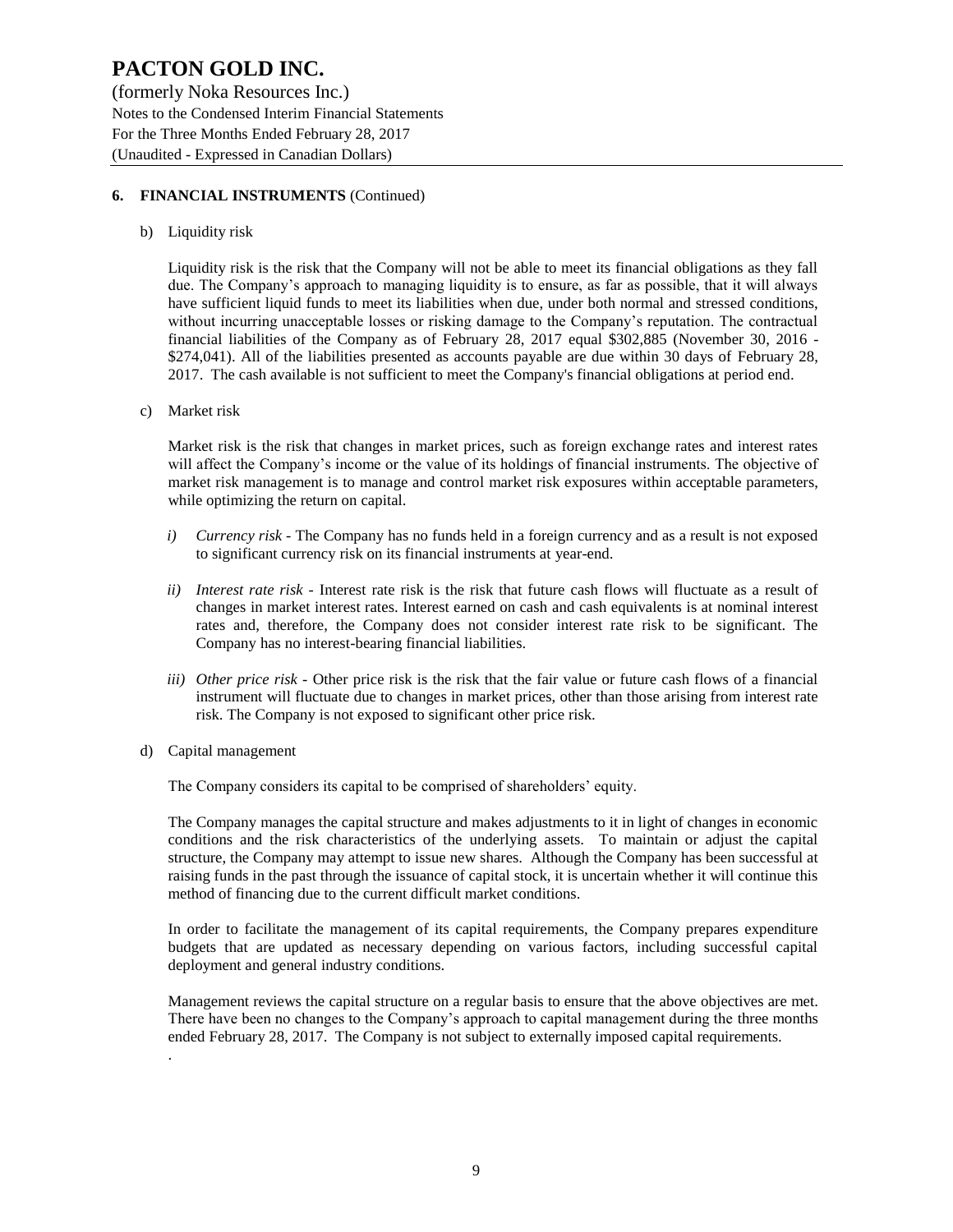(formerly Noka Resources Inc.) Notes to the Condensed Interim Financial Statements For the Three Months Ended February 28, 2017 (Unaudited - Expressed in Canadian Dollars)

#### **7. EQUIPMENT**

|                                                            | Furniture and<br>Equipment |
|------------------------------------------------------------|----------------------------|
| Cost                                                       |                            |
| Balance, November 30, 2015 and 2016, and February 28, 2017 | \$<br>7,717                |
| Amortization                                               |                            |
| Balance, November 30, 2015<br>Amortization                 | \$<br>975<br>1,348         |
|                                                            |                            |
| Balance, November 30, 2016                                 | 2,323                      |
| Amortization                                               | 270                        |
| Balance, February 28, 2017                                 | \$<br>2,593                |
| Net Book Value, November 30, 2015                          | \$<br>6,742                |
| Net Book Value, November 30, 2016                          | \$<br>5,394                |
| Net Book Value, February 28, 2017                          | \$<br>5,124                |

#### **8. EXPLORATION AND EVALUATION ASSETS**

a) Tully West Gold Property

On January 16, 2017, the Company entered into two option agreements to earn a 100% interest in the Tully West Gold Property, located in Ontario. Under the terms of the agreement, the Company must make cash payments and issue common shares of the Company as follows:

- Issue 1,300,000 common shares of the Company (issued on January 25, 2017 and valued at \$117,000) and pay \$25,000 (paid) within five days of approval by the TSX-V, which was received January 25, 2017;
- Issue 1,300,000 common shares of the Company and pay \$80,000 on or before January 25, 2018; and
- Issue 1,300,000 common shares of the Company and pay \$110,000 on or before January 25, 2019.

If the Company completes an equity financing for gross proceeds in excess of \$1,000,000 (excluding flow-through proceeds), the remaining option payments are due within ten days of closing of the equity financing.

The Company must also incur exploration expenditures as follows:

- \$250,000 on or before January 16, 2018;
- an additional \$500,000 on or before January 25, 2019; and
- an additional \$500,000 on or before January 25, 2020.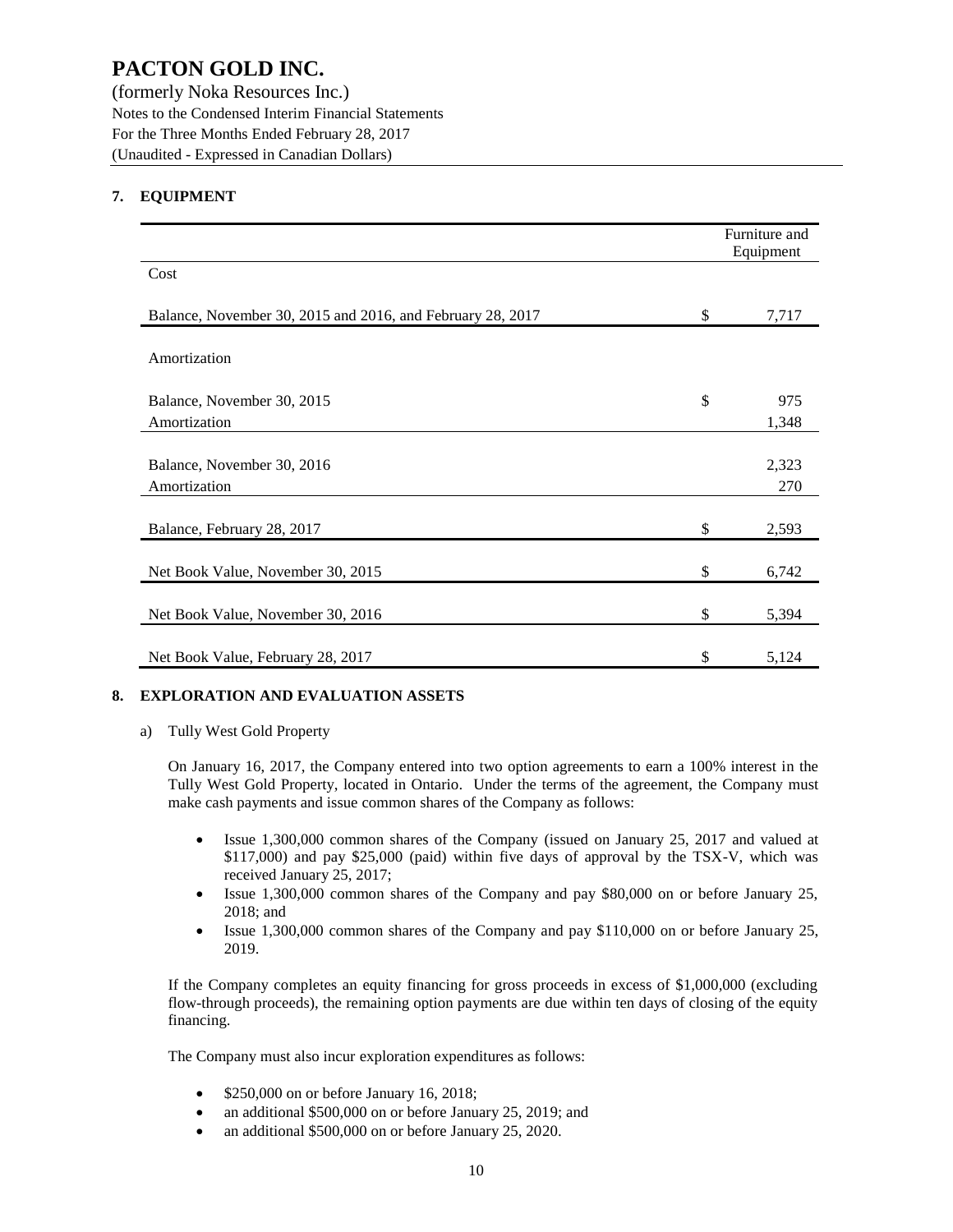(formerly Noka Resources Inc.) Notes to the Condensed Interim Financial Statements For the Three Months Ended February 28, 2017 (Unaudited - Expressed in Canadian Dollars)

#### **8. EXPLORATION AND EVALUATION ASSETS** (Continued)

a) Tully West Gold Property (continued)

The vendors retain a 2.5% NSR, of which two-fifths (1%) can be repurchased by the Company for an aggregate \$1,000,000.

b) Duxbury Property

On June 28, 2016, and as amended March 10, 2017, the Company entered into an option agreement to acquire a 100% interest in the Duxbury Property, a lithium project in Quebec. Consideration for the option was the issuance of 1,000,000 common shares to the optionor within five days of acceptance of the transaction by the TSX-V (issued on July 5, 2016 and valued at \$130,000).

The vendor retains a 2% NSR, of which the Company may re-purchase one-half (1%) for \$1,000,000.

c) Lincoln Property

On April 21, 2016, and as amended June 15, 2016, the Company entered into an option agreement to acquire a 100% interest in the Lincoln Property, a lithium project in Nevada. Consideration for the option is as follows:

- issuance of 1,500,000 common shares to the optionor upon acceptance of the transaction by the TSX-V (issued on July 4, 2016 and valued at \$195,000); and
- cash payment of \$50,000 within five days of acceptance by the TSX-V (paid).

At November 30, 2016, the Company determined that the value of the Property was impaired. The Property was written down to \$100,000. On January 1, 2017, the Company reached an agreement to sell the Property for \$100,000. The purchaser must pay the \$100,000 by September 28, 2017.

d) Columbus Property

On November 20, 2015, the Company entered into an agreement to earn a 100% interest in the Columbus Property, located in the Big Smoky Valley, Esmeralda County, Nevada. Under the terms of the agreement, the Company was required to make cash payments and issue common shares of the Company as follows:

- Issue 3,200,000 common shares of the Company (issued on November 24, 2015 and valued at \$128,000);
- Pay \$100,000 on or before December 31, 2016;
- Pay \$150,000 on or before December 31, 2017; and
- Pay \$200,000 on or before December 31, 2018.

The Company was required to incur a minimum of \$1,000,000 in exploration expenditures by November 20, 2018. The vendors retained a 1% NSR on the Property, of which one-half (0.5%) could be repurchased by the Company for \$1,000,000.

At November 30, 2016, the Company determined it would not make the \$100,000 option payment due on December 31, 2016. Accordingly, the Property was written down to \$nil.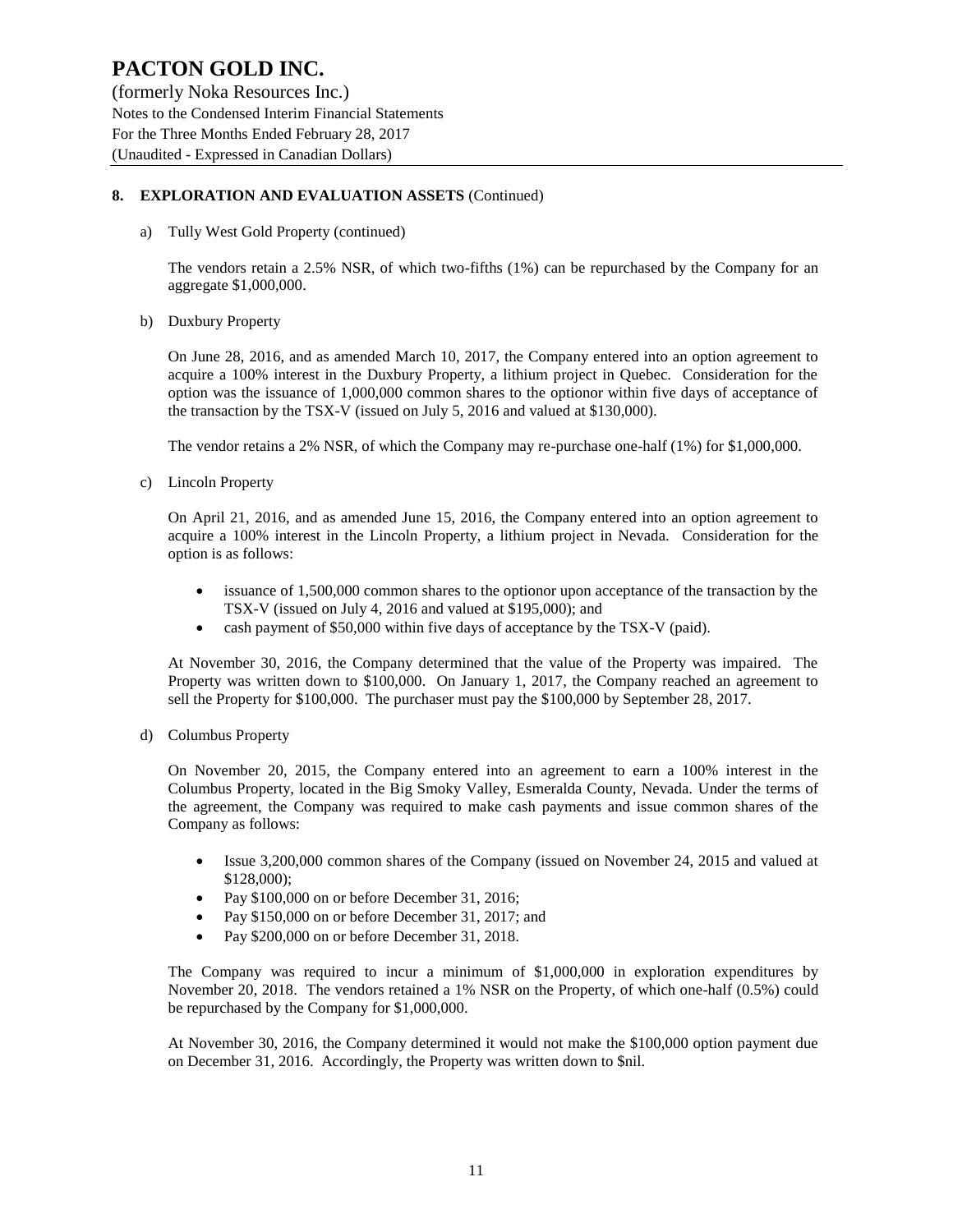(formerly Noka Resources Inc.) Notes to the Condensed Interim Financial Statements For the Three Months Ended February 28, 2017 (Unaudited - Expressed in Canadian Dollars)

#### **8. EXPLORATION AND EVALUATION ASSETS** (Continued)

e) Carpenter Lake

On May 28, 2013, the Company entered into an agreement to acquire a 100% interest in 34 mineral claims located in the Athabasca Basin Region of Northern Saskatchewan. Consideration for the acquisition was the issuance of 200,000 common shares (issued and valued at \$380,000). The Company paid a finder's fee of 10,000 common shares (issued and valued at \$19,000).

The property is subject to a 5% NSR. The NSR may be reduced to a minimum of 2% at the option of either the vendors or the Company in exchange for the issuance of 100,000 common shares for each percentage point bought back ("the Royalty Buyback").

Pursuant to an amending agreement dated June 21, 2013, the Company agreed to file a National Instrument 43-101 Report on or before July 1, 2014 as a condition for approval from the TSX-V to exercise the Royalty Buyback. Failure to receive approval gives the vendors of the property the right to purchase the property for the sum of \$200,000 commencing on July 1, 2014 for a period of 180 days.

On January 13, 2014, the Company granted an option to Alpha Exploration Inc. (TSX-V: AEX) ("Alpha") to earn a 60% interest in the Company's Clearwater/Carpenter Lake property. Under the terms of the agreement, Alpha must make cash and share payments as follows:

- Cash payment of \$12,500 upon approval of the agreement by the TSX-V (received);
- Issuance of 100,000 common shares within 10 days of approval by the TSX-V (received and valued at \$59,000);
- Cash payment of \$12,500 and issuance of 100,000 common shares on the first anniversary of approval by the TSX-V:
- Cash payment of \$12,500 and issuance of 100,000 common shares on the second anniversary of approval by the TSX-V; and
- Cash payment of \$12,500 and issuance of 100,000 common shares on the third anniversary of approval by the TSX-V.

Alpha must also incur a total of \$1,250,000 in exploration expenditures on the property as follows:

- \$250,000 by the first anniversary of approval by the TSX-V;
- a further \$250,000 by the second anniversary of approval by the TSX-V; and
- a further \$750,000 by the third anniversary of approval by the TSX-V.

On November 6, 2014, Alpha provided the Company with its Notice of Exercise on the option to earn a 60% interest in the Clearwater/Carpenter Lake Property. The Company received the \$37,500 in cash payments due from the first through third anniversaries and the 300,000 common shares (valued at \$27,000). A joint venture was formed between Alpha (60%) and Pacton (40%) for the further development of the property, with Alpha serving as the operator.

Presently, the property is subject to a NSR of 2%, which is owed to the original vendors (the "Underlying NSR"). The Underlying NSR rate was reduced from 5% to 2% by Pacton through the issuance of 300,000 common shares of the Company on October 27, 2014 (valued at \$90,000).

At November 30, 2016, the Company determined that the value of the Property was impaired due to a lack of recent exploration work by Alpha (now ALX). The Property was written down to \$226,000, which is based on the Company's estimated percentage of the Property. Management intends to further explore the Property either on its own or in partnership with ALX.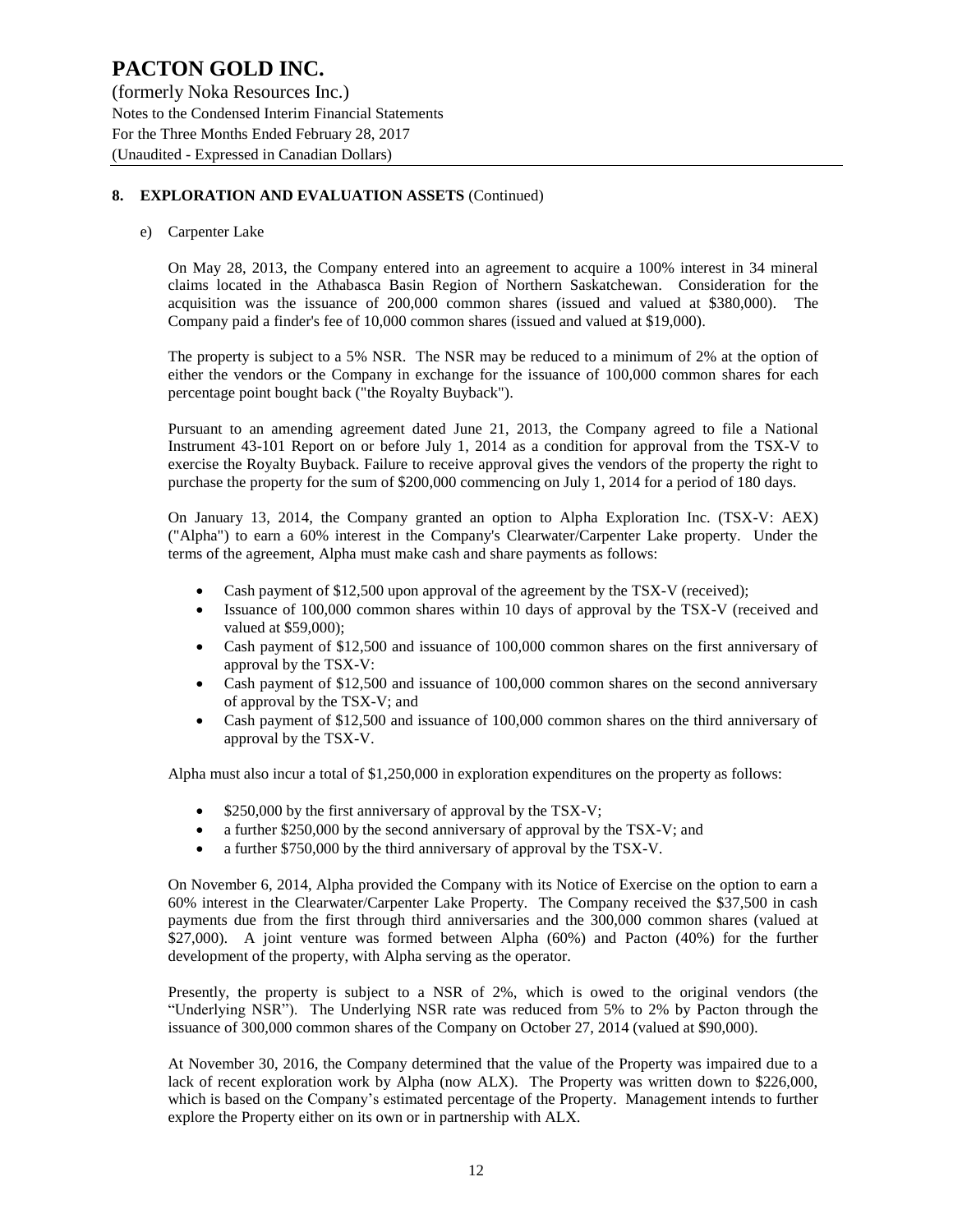(formerly Noka Resources Inc.) Notes to the Condensed Interim Financial Statements For the Three Months Ended February 28, 2017 (Unaudited - Expressed in Canadian Dollars)

#### **8. EXPLORATION AND EVALUATION ASSETS** (Continued)

f) Lodge Pole

On April 15, 2014, the Company entered into two option agreements to earn a 100% interest in the Lodge Pole Point Project, located in the Athabasca Region of Northern Saskatchewan. The terms of the agreements were revised on April 10, 2015 and July 27, 2016. Under the terms of the revised agreements, the Company was required to make cash payments and issue common shares of the Company as follows:

- Issue 600,000 common shares of the Company (issued on April 24, 2014 and valued at \$600,000);
- Pay \$50,000 on or before April 15, 2015 (paid);
- Pay \$20,000 on or before December 1, 2016; and
- Pay \$20,000 annually, beginning on April 1, 2017, as non-refundable advance NSR royalty payments.

The vendors retained a 1% NSR on the Property, of which half (0.5%) could be repurchased by the Company for an aggregate \$3,000,000.

At November 30, 2016, the Company determined it would not make the \$20,000 option payment due on December 1, 2016. Accordingly, the Property was written down to \$nil.

g) Corning Creek

On April 20, 2011 (amended December 31, 2011) the Company entered into an option agreement to acquire a 100% interest in the mineral claims comprising the Corning Creek Property, except for mineral claim 831925, subject to a 2% NSR. Consideration for the option was as follows:

- Cash payment of \$35,000 (paid) within 10 days of the Company's shares being listed on the TSX-V (July 17, 2012); and
- Issuance 20,000 common shares (issued and valued at \$40,000).

The Company has the sole and exclusive option to purchase the NSR at a purchase price of \$1,000,000 for each percentage point bought back during the five-year period commencing from the date upon which the property is put into commercial production.

On June 29, 2011, the Company entered into an option agreement to earn a 100% interest in mineral claim 831925 which forms part of the Corning Creek Property. Consideration for the option was a cash payment of \$5,000 (paid) within 10 days of the Company's share being listed on the TSX-V.

The option agreement is subject to a 3% NSR. The Company can acquire the first 2% of the NSR by paying \$500,000 for each percentage point bought back. The final 1% can be purchased, for a negotiated amount, after commercial production commences.

During the year ended November 30, 2014, the Corning Creek Property was deemed to be impaired and written down to \$1.

h) Flow-through shares

At February 28, 2017, the Company had a remaining commitment to incur exploration expenditures in relation to its flow-through share financing of \$205,000.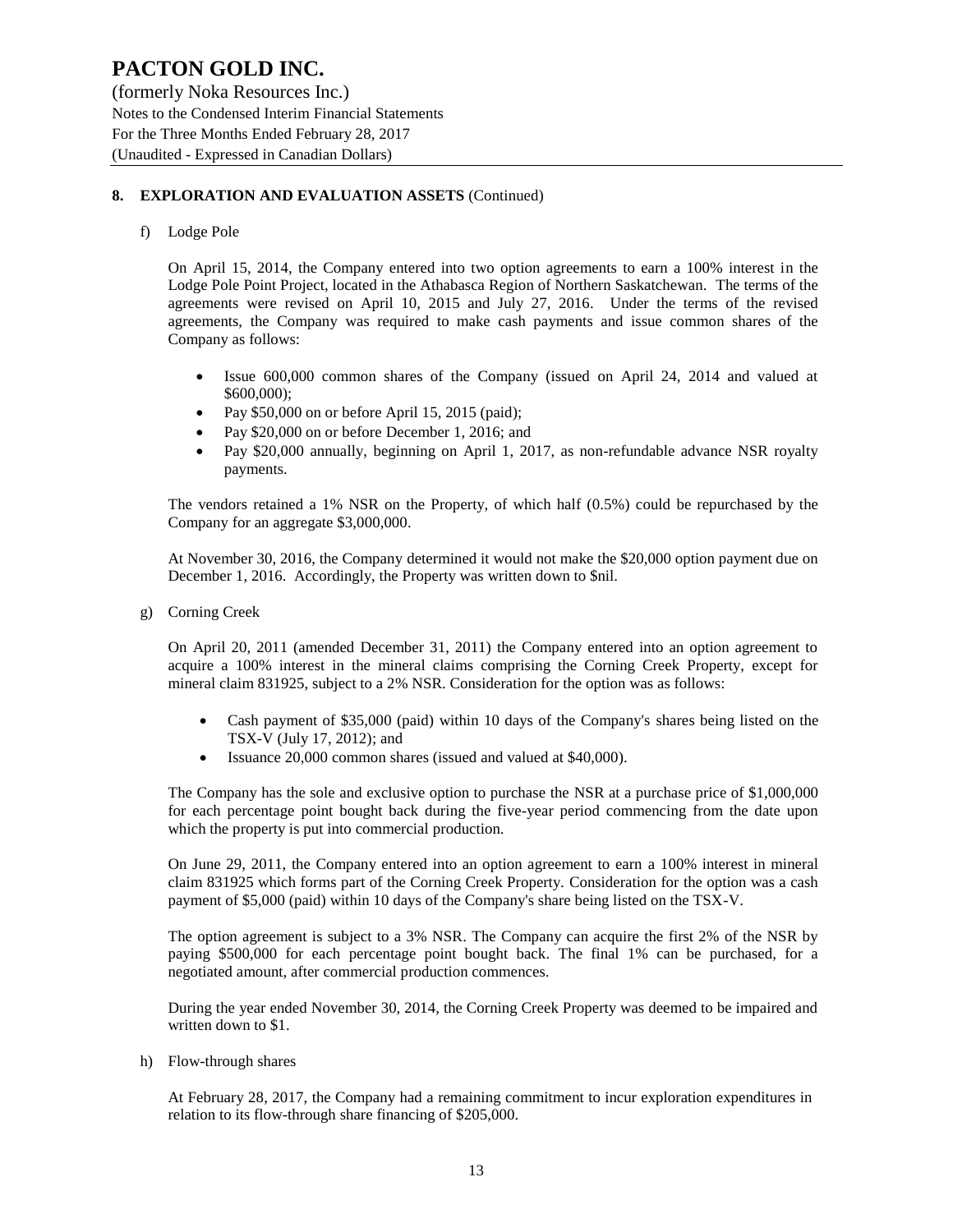(formerly Noka Resources Inc.) Notes to the Condensed Interim Financial Statements For the Three Months Ended February 28, 2017 (Unaudited - Expressed in Canadian Dollars)

#### **8. EXPLORATION AND EVALUATION ASSETS** (Continued)

|                                   | <b>Tully West</b>        | <b>Duxbury</b> | Lincoln                  | <b>Columbus</b>          | Carpenter<br>Lake        | <b>Lodge Pole</b> | Corning<br><b>Creek</b> | <b>Total</b>    |
|-----------------------------------|--------------------------|----------------|--------------------------|--------------------------|--------------------------|-------------------|-------------------------|-----------------|
| Balance, November 30, 2015        | \$<br>$\blacksquare$     | \$             | \$<br>$\blacksquare$     | \$<br>128,000            | 416,695                  | 714,596<br>\$     | \$<br>1                 | 1,259,292<br>\$ |
|                                   |                          |                |                          |                          |                          |                   |                         |                 |
| <b>Property Acquisition Costs</b> |                          |                |                          |                          |                          |                   |                         |                 |
| Acquisition & Option Payments     |                          | 130,000        | 245,000                  |                          |                          |                   |                         | 375,000         |
| Claim Costs                       | ٠                        | $\overline{a}$ | 21,943                   |                          |                          |                   |                         | 21,943          |
|                                   |                          |                |                          |                          |                          |                   |                         |                 |
| <b>Total Acquisition Costs</b>    |                          | 130,000        | 266,943                  |                          |                          |                   |                         | 396,943         |
| <b>Property Exploration Costs</b> |                          |                |                          |                          |                          |                   |                         |                 |
| Geological                        | ٠                        | 10,000         | 15,025                   | 15,146                   | $\overline{\phantom{a}}$ | 30,498            |                         | 70,669          |
| Transportation                    | ÷                        | 10,448         | $\overline{\phantom{a}}$ | $\sim$                   | $\sim$                   | $\sim$            | ٠                       | 10,448          |
|                                   |                          |                |                          |                          |                          |                   |                         |                 |
| <b>Total Exploration Costs</b>    | $\overline{\phantom{a}}$ | 20,448         | 15,025                   | 15,146                   | $\blacksquare$           | 30,498            |                         | 81,117          |
| Impairment                        | ٠                        | $\sim$         | (181,968)                | (143, 146)               | (190, 695)               | (745,094)         |                         | (1,260,903)     |
|                                   |                          |                |                          |                          |                          |                   |                         |                 |
| Balance, November 30, 2016        | $\sim$                   | 150,448        | 100,000                  |                          | $226,000$ \$             | $\sim$            | 1                       | 476,449         |
|                                   |                          |                |                          |                          |                          |                   |                         |                 |
| <b>Property Acquisition Costs</b> |                          |                |                          |                          |                          |                   |                         |                 |
| Acquisition & Option Payments     | 142,000                  |                |                          |                          |                          |                   |                         | 142,000         |
| Claim Costs                       | 260                      |                |                          |                          | $\sim$                   |                   |                         | 260             |
|                                   |                          |                |                          |                          |                          |                   |                         |                 |
| <b>Total Acquisition Costs</b>    | 142,260                  |                | $\overline{\phantom{a}}$ | $\overline{\phantom{a}}$ | $\sim$                   | $\sim$            | $\sim$                  | 142,260         |
|                                   |                          |                |                          |                          |                          |                   |                         |                 |
| Balance, February 28, 2017        | \$<br>142,260            | 150,448<br>\$  | $100,000$ \$<br>\$       | $\sim$                   | $226,000$ \$<br>-\$      |                   | $-$ \$<br>1             | 618,709<br>\$   |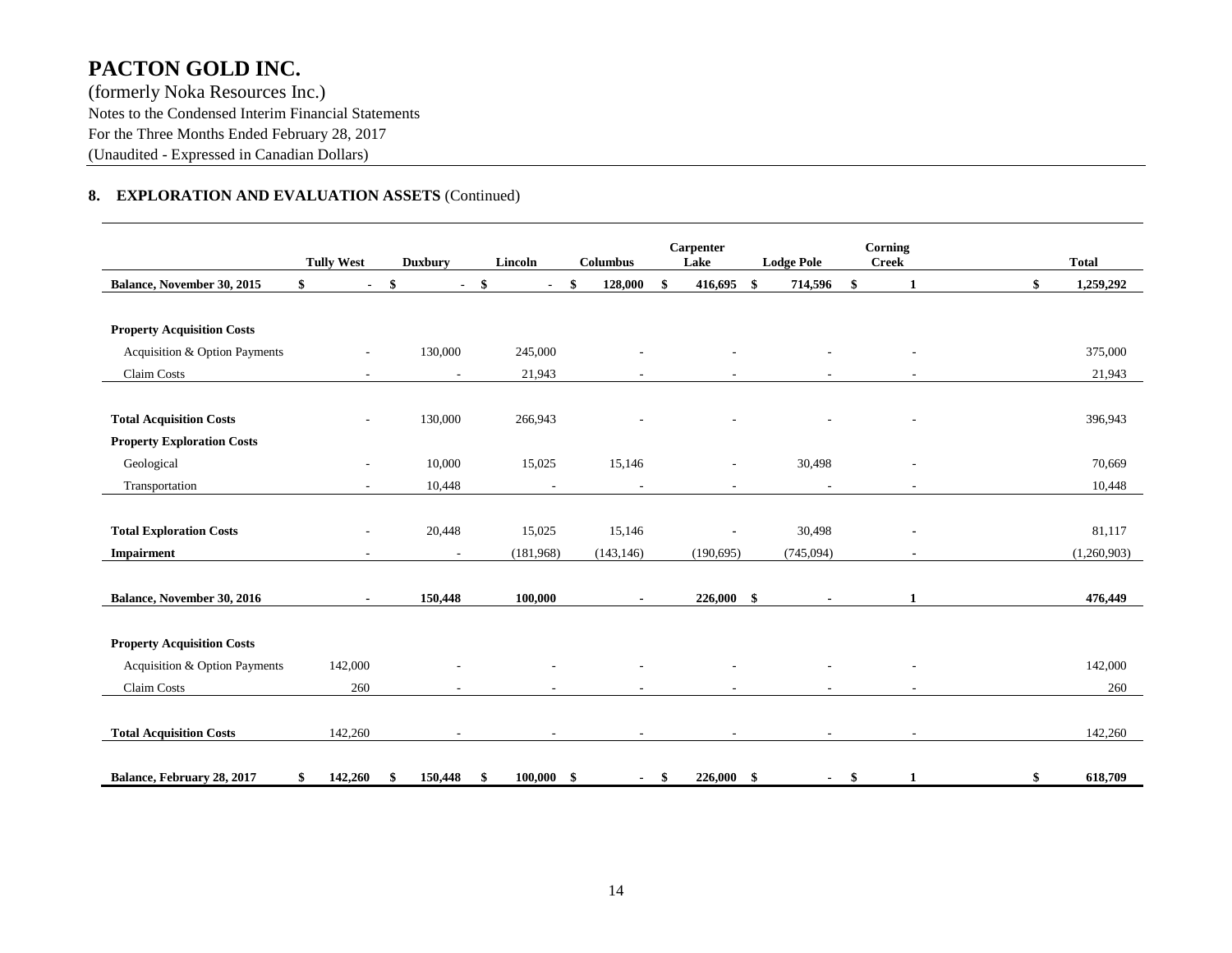(formerly Noka Resources Inc.) Notes to the Condensed Interim Financial Statements For the Three Months Ended February 28, 2017 (Unaudited - Expressed in Canadian Dollars)

#### **9. LOANS PAYABLE**

At February 28, 2017, loans payable included \$14,000 due to a shareholder of the Company (November 30, 2016 - \$14,000). The loan is unsecured and without interest or stated terms of repayment.

#### **10. CAPITAL STOCK**

a) Authorized

Unlimited number of common voting shares without par value

b) Issued

#### **During the three months ended February 28, 2017**

On December 29, 2016, the Company closed a private placement and issued 4,100,000 flow-through common shares at a price of \$0.05 per share for gross proceeds of \$205,000. The Company paid cash share issue costs of \$2,375.

On January 25, 2017, the Company issued 1,300,000 common shares valued at \$117,000 for the Tully West Project (note 8(a)).

#### **During the year ended November 30, 2016**

On May 26, 2016, the Company closed a private placement for gross proceeds of \$700,720. The Company issued 5,839,333 units at a price of \$0.12 per unit. Each unit consists of one common share and one share purchase warrant. Each warrant entitles the holder to acquire one common share at a price of \$0.24 per share for a period of two years from the date of issuance. The Company paid finders' fees of \$47,178 and issued 393,147 agent's warrants with a value of \$46,183 (note 10(d)). Each agent's warrants entitles the holder to acquire one common share at a price of \$0.12 per share for a period of two years from the date of issuance. The Company also paid other cash share issue costs of \$4,869.

On July 4, 2016, the Company issued 1,500,000 common shares valued at \$195,000 for the Lincoln Property (note 8(c)).

On July 5, 2016, the Company issued 1,000,000 common shares valued at \$130,000 for the Duxbury Property (note 8(b)).

During the year ended November 30, 2016, the Company issued 3,351,000 common shares on the exercise of 3,351,000 stock options, for gross proceeds of \$214,730. The Company transferred \$110,958, the value of the stock options, from the share-based payment reserve to share capital upon exercise of the stock options. The average share price was \$0.08 when the stock options were exercised.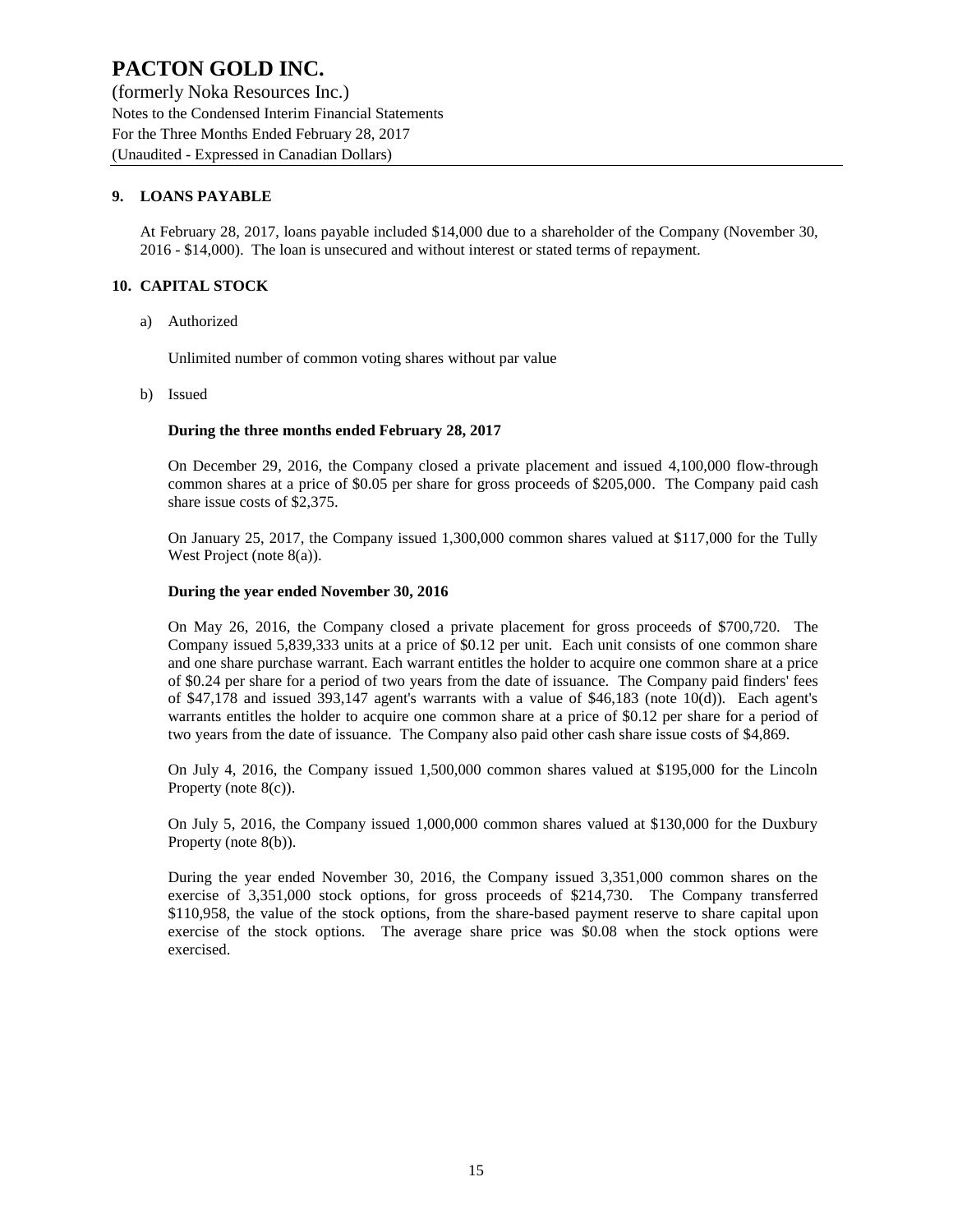(formerly Noka Resources Inc.) Notes to the Condensed Interim Financial Statements For the Three Months Ended February 28, 2017 (Unaudited - Expressed in Canadian Dollars)

#### **10. CAPITAL STOCK** (Continued)

c) Warrants

Warrant transactions and the number of warrants outstanding are summarized as follows:

|                                  |                       | <b>Three Months Ended</b><br><b>February 28, 2017</b> | <b>Year Ended</b><br><b>November 30, 2016</b> |                                              |
|----------------------------------|-----------------------|-------------------------------------------------------|-----------------------------------------------|----------------------------------------------|
|                                  | Number of<br>Warrants | Weighted<br>Average<br><b>Exercise Price</b>          | Number of<br>Warrants                         | Weighted<br>Average<br><b>Exercise Price</b> |
| Outstanding, beginning of period | 5,839,333             | \$0.24                                                | 7,094,750                                     | \$0.48                                       |
| <b>Issued</b>                    |                       |                                                       | 5,839,333                                     | 0.24                                         |
| Expired                          |                       |                                                       | (7,094,750)                                   | 0.48                                         |
| Outstanding, end of period       | 5,839,333             | \$ 0.24                                               | 5,839,333                                     | \$ 0.24                                      |

The following warrants were outstanding and exercisable:

|                    | Weighted Average             |                       |                          |
|--------------------|------------------------------|-----------------------|--------------------------|
|                    | <b>Remaining Contractual</b> |                       |                          |
| <b>Expiry Date</b> | Life in Years                | <b>Exercise Price</b> | <b>February 28, 2017</b> |
| May 26, 2018       | $\overline{24}$              | \$0.24                | 5,839,333                |

#### d) Agent warrants

Agent warrant transactions and the number of warrants outstanding are summarized as follows:

|                                  |                              | <b>Three Months Ended</b><br><b>February 28, 2017</b> | <b>Year Ended</b><br><b>November 30, 2016</b> |                       |  |
|----------------------------------|------------------------------|-------------------------------------------------------|-----------------------------------------------|-----------------------|--|
|                                  |                              | Weighted                                              |                                               | Weighted              |  |
|                                  | Number of                    | Average                                               | Number of                                     | Average               |  |
|                                  | Warrants                     | <b>Exercise Price</b>                                 | Warrants                                      | <b>Exercise Price</b> |  |
| Outstanding, beginning of period | 393,147                      | \$0.12                                                | 78.350                                        | \$1.90                |  |
| <b>Issued</b>                    | -                            |                                                       | 393,147                                       | 0.12                  |  |
| Expired                          | $\qquad \qquad \blacksquare$ |                                                       | (78, 350)                                     | 1.90                  |  |
| Outstanding, end of period       | 393.147                      | \$0.12                                                | 393,147                                       | \$0.12                |  |

The following agent warrants were outstanding and exercisable:

|                    | Weighted Average<br><b>Remaining Contractual</b> |                |                          |
|--------------------|--------------------------------------------------|----------------|--------------------------|
| <b>Expiry Date</b> | Life in Years                                    | Exercise Price | <b>February 28, 2017</b> |
| May 26, 2018       | 1.24                                             | \$0.12         | 393.147                  |

The Company applies the fair value method using the Black-Scholes option pricing model in accounting for its agent warrants granted. The fair value of each agent's warrant grant was calculated using the following weighted average assumptions: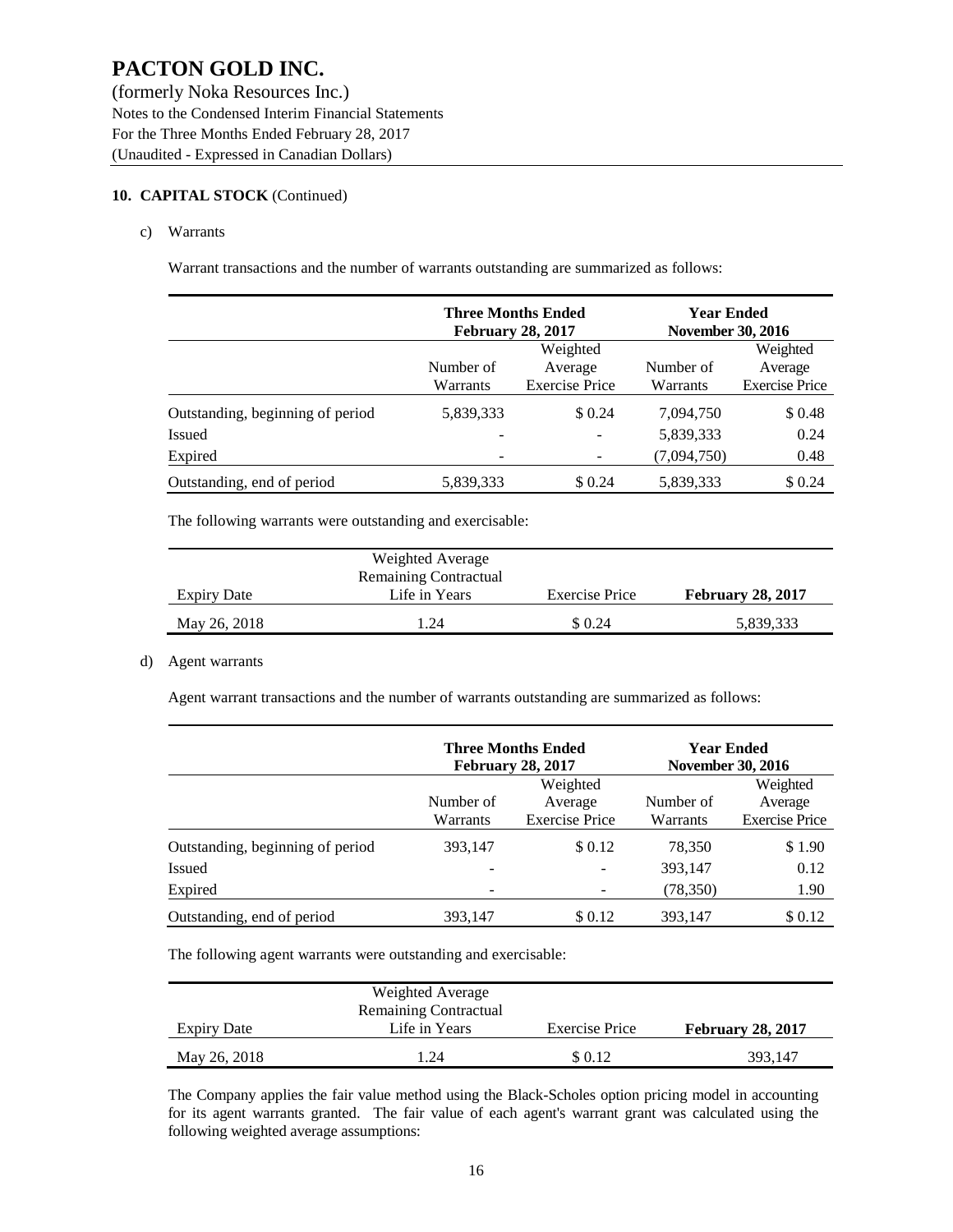#### **10. CAPITAL STOCK** (Continued)

#### d) Agent warrants (continued)

|                                        | <b>Three Months Ended</b><br><b>February 28, 2017</b> | <b>Year Ended</b><br><b>November 30, 2016</b> |
|----------------------------------------|-------------------------------------------------------|-----------------------------------------------|
| Expected life (years)                  | N/A                                                   | 2.00                                          |
| Risk-free interest rate                | N/A                                                   | 0.62%                                         |
| Annualized volatility                  | N/A                                                   | 143%                                          |
| Dividend yield                         | N/A                                                   | N/A                                           |
| Stock price at grant date              | N/A                                                   | \$0.16                                        |
| Exercise price                         | N/A                                                   | \$0.12                                        |
| Weighted average grant date fair value | N/A                                                   | \$0.12                                        |

Option pricing models require the input of highly subjective assumptions regarding volatility. The Company has used historical volatility to estimate the volatility of the share price.

During the year ended November 30, 2016, the Company transferred \$53,329 from the share-based payments reserve to deficit upon the expiry of 78,350 agent warrants.

#### e) Stock options

The Company has a stock option plan to grant incentive stock options to directors, officers, employees and consultants. Under the plan, the aggregate number of common shares which may be subject to option at any one time may not exceed 10% of the issued common shares of the Company as of that date including options granted prior to the adoption of the plan. Options granted may not exceed a term of 10 years, and the term will be reduced to one year following the date of death of the optionee. All options vest when granted unless otherwise specified by the Board of Directors.

Stock option transactions and the number of stock options outstanding are summarized as follows:

|                                  | <b>Three Months Ended</b><br><b>February 28, 2017</b> |          | <b>Year Ended</b><br><b>November 30, 2016</b> |          |  |
|----------------------------------|-------------------------------------------------------|----------|-----------------------------------------------|----------|--|
|                                  | Weighted                                              |          |                                               | Weighted |  |
|                                  |                                                       | Average  |                                               | Average  |  |
|                                  | Number of                                             | Exercise | Number of                                     | Exercise |  |
|                                  | Options                                               | Price    | Options                                       | Price    |  |
| Outstanding, beginning of period | 3,539,000                                             | \$0.10   | 1,290,000                                     | \$0.06   |  |
| Granted                          | ۰                                                     |          | 5,834,000                                     | 0.09     |  |
| Exercised                        | -                                                     | -        | (3,351,000)                                   | 0.06     |  |
| Expired                          | (4,000)                                               | 0.05     | (234,000)                                     | 0.08     |  |
| Outstanding, end of period       | 3.535,000                                             | \$0.10   | 3,539,000                                     | \$0.10   |  |

The following stock options were outstanding and exercisable at February 28, 2017: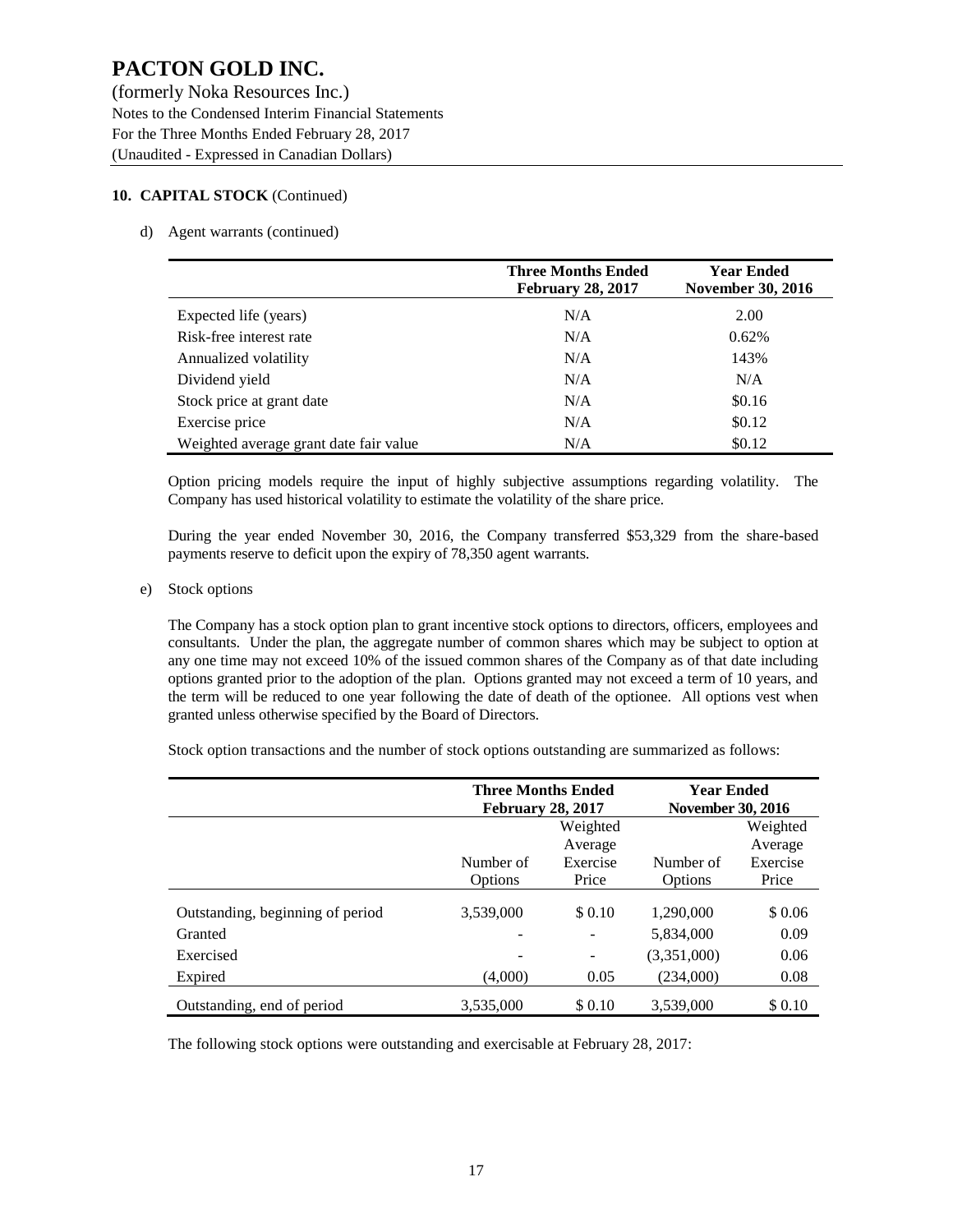#### **10. CAPITAL STOCK** (Continued)

e) Stock options (continued)

|                    | Weighted Average<br>Remaining<br>Contractual Life in |                       |             |             |
|--------------------|------------------------------------------------------|-----------------------|-------------|-------------|
| <b>Expiry Date</b> | Years                                                | <b>Exercise Price</b> | Outstanding | Exercisable |
| April 26, 2017**   | 0.16                                                 | \$0.135               | 500,000     | 500,000     |
| September 7, 2018  | 1.52                                                 | \$0.10                | 3,035,000   | 3,035,000   |
|                    | 1.33                                                 | \$0.10                | 3,535,000   | 3,535,000   |

\*\*expired unexercised subsequent to February 28, 2017

The Company applies the fair value method using the Black-Scholes option pricing model in accounting for its stock options granted. Accordingly, share-based payments of \$nil were recognized during the three months ended February 28, 2017 (year ended November 30, 2016 - \$341,127).

The fair value of each stock option granted was calculated using the following weighted average assumptions:

|                                        | <b>Three Months Ended</b><br><b>February 28, 2017</b> | <b>Year Ended</b><br><b>November 30, 2016</b> |
|----------------------------------------|-------------------------------------------------------|-----------------------------------------------|
| Expected life (years)                  | N/A                                                   | 1.53                                          |
| Risk-free interest rate                | N/A                                                   | 0.57%                                         |
| Annualized volatility                  | N/A                                                   | 150%                                          |
| Dividend yield                         | N/A                                                   | N/A                                           |
| Stock price at grant date              | N/A                                                   | \$0.09                                        |
| Exercise price                         | N/A                                                   | \$0.09                                        |
| Weighted average grant date fair value | N/A                                                   | \$0.06                                        |

Option pricing models require the input of highly subjective assumptions regarding volatility. The Company has used historical volatility to estimate the volatility of the share price.

During the three months ended February 28, 2017, the Company transferred \$88 from the share-based payments reserve to deficit upon the expiry of 4,000 stock options granted to a consultant.

During the year ended November 30, 2016, the Company:

- Transferred \$110,958 from the share-based payments reserve to share capital upon the exercise of 3,351,000 stock options granted to consultants; and
- Transferred \$9,837 from the share-based payments reserve to deficit upon the expiry of 234,000 stock options granted to a consultant.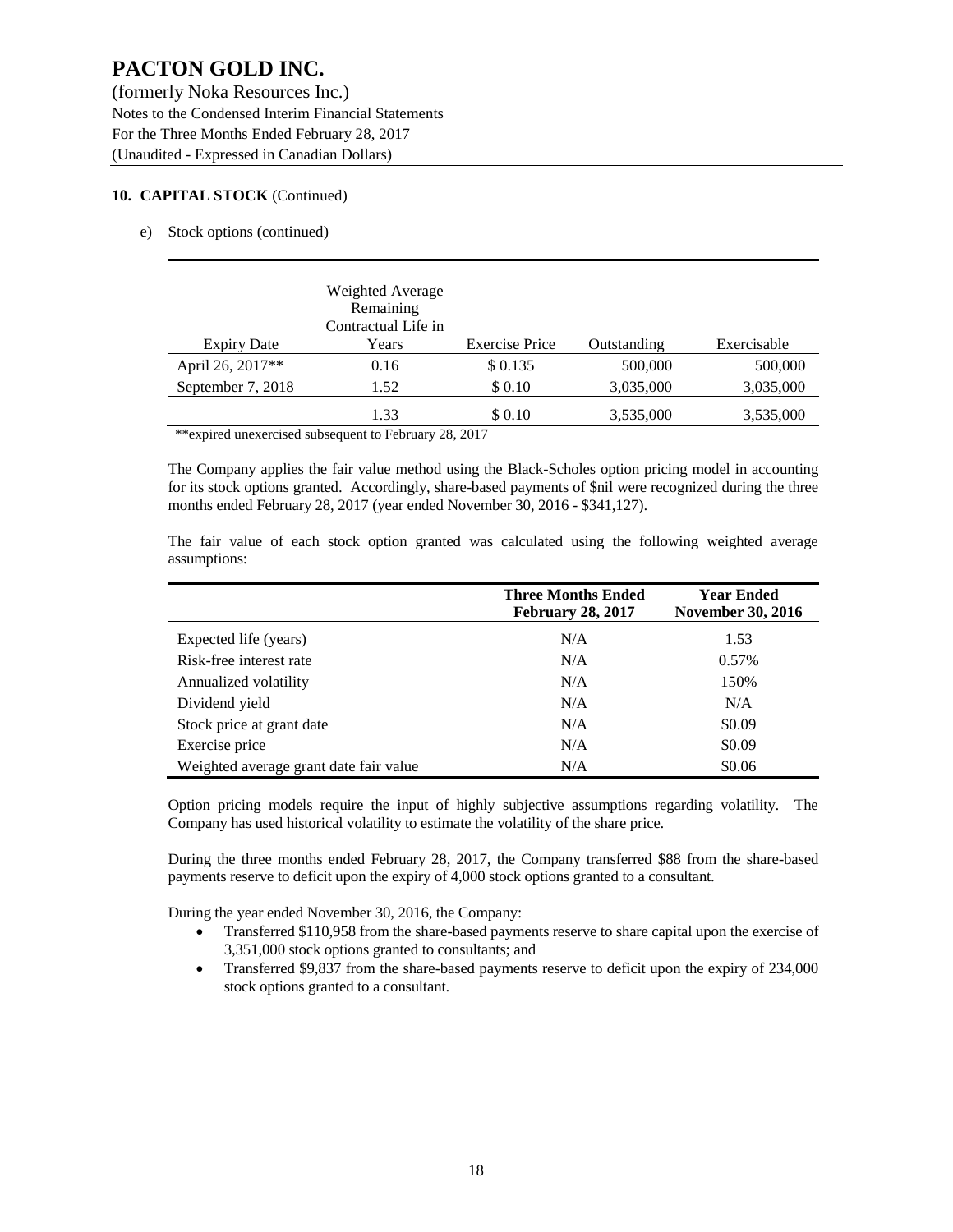(formerly Noka Resources Inc.) Notes to the Condensed Interim Financial Statements For the Three Months Ended February 28, 2017 (Unaudited - Expressed in Canadian Dollars)

#### **11. RELATED PARTY TRANSACTIONS**

These amounts of key management compensation are included in the amounts shown on the statements of comprehensive loss:

|                                                | <b>Three Months Ended</b><br><b>February 28, 2017</b> | <b>Three Months Ended</b><br><b>February 29, 2016</b> |        |  |
|------------------------------------------------|-------------------------------------------------------|-------------------------------------------------------|--------|--|
| Short-term compensation (professional fees and |                                                       |                                                       |        |  |
| management fees)                               | 15.000                                                |                                                       | 51,000 |  |

During the three months ended February 28, 2017, short-term compensation to related parties consisted of \$7,500 in management fees (2016 - \$45,000) and \$7,500 in professional fees (2016 - \$6,000).

As at February 28, 2017, the Company has outstanding amounts payable to current and former officers and directors of the Company of \$89,094 (November 30, 2016 - \$71,388) for outstanding fees and expenses. The amounts payable are non-interest-bearing, uncollateralized and are repayable on demand.

As at February 28, 2017, the Company had payables of \$12,779 (November 30, 2016 - \$12,779) related to shared administrative expenses with a company related by common officers and directors.

#### **12. SUPPLEMENTAL DISCLOSURE WITH RESPECT TO CASH FLOWS**

|                                                                       | <b>Three Months</b><br><b>Ended</b><br>February 28,<br>2017 |         | <b>Three Months</b><br><b>Ended</b><br>February 29,<br>2016 |        |
|-----------------------------------------------------------------------|-------------------------------------------------------------|---------|-------------------------------------------------------------|--------|
| Income tax paid                                                       | S                                                           |         |                                                             |        |
| Interest paid                                                         | S                                                           |         | S                                                           |        |
| Fair value of stock options expired                                   | \$                                                          | 88      | \$                                                          | 1,052  |
| Exploration and evaluation expenditures in accounts payable (opening) | \$                                                          | 15,608  | \$                                                          | 16,917 |
| Exploration and evaluation expenditures in accounts payable (closing) | \$                                                          | 15,608  | \$                                                          | 15,707 |
| Fair value of shares issued for exploration and evaluation assets     | \$                                                          | 117,000 | \$                                                          |        |
| Fair value of stock options exercised                                 | \$                                                          |         | S                                                           | 16,916 |
| Fair value of warrants expired                                        |                                                             |         |                                                             | 51,748 |

#### **13. SEGMENTED DISCLOSURE**

The Company has one operating segment, mineral exploration and development. The Company's reportable segments are summarized as follows:

Geographical Segment

| <b>Non-current assets</b> | Canada |         |   | USA     | Total |         |
|---------------------------|--------|---------|---|---------|-------|---------|
|                           |        |         |   |         |       |         |
| February 28, 2017         |        | 523.833 | S | 100.000 |       | 623,833 |
|                           |        |         |   |         |       |         |
| November 30, 2016         |        | 381.843 | S | 100,000 |       | 481,843 |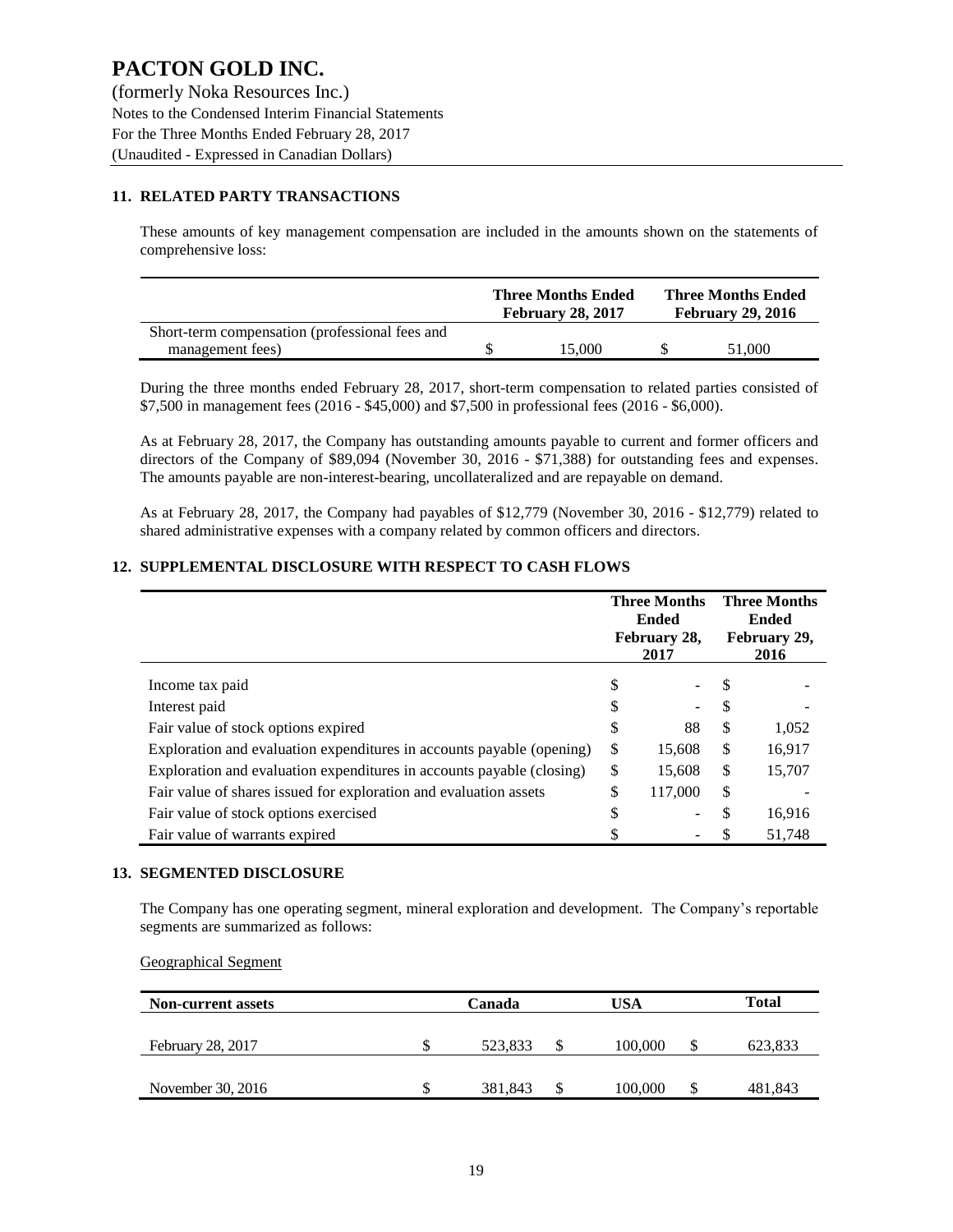(formerly Noka Resources Inc.) Notes to the Condensed Interim Financial Statements For the Three Months Ended February 28, 2017 (Unaudited - Expressed in Canadian Dollars)

#### **14. SUBSEQUENT EVENTS**

- a) On March 10, 2017, the Company entered into an option agreement to earn a 100% interest in the Birch Gold Property, located in Ontario. Under the terms of the agreement, the Company must make cash payments and issue common shares of the Company as follows:
	- Issue 900,000 common shares of the Company within five days of approval by the TSX-V, which was received on March 22, 2017;
	- Pay \$75,000 by April 21, 2017;
	- Issue 900,000 common shares of the Company and pay \$75,000 on or before March 22, 2018;
	- Issue 900,000 common shares of the Company and pay \$75,000 on or before March 22, 2019;
	- Issue 900,000 common shares of the Company and pay \$75,000 on or before March 22, 2020; and
	- Issue 900,000 common shares of the Company and pay \$75,000 on or before March 22, 2021.

The Company must also incur exploration expenditures as follows:

- \$150,000 on or before March 22, 2018:
- an additional \$300,000 on or before March 22, 2019;
- an additional \$350,000 on or before March 22, 2020; and
- an additional \$500,000 on or before March 22, 2021.

The Property is subject to a 2% NSR.

- b) On March 10, 2017, the Company entered into an option agreement to earn a 100% interest in the Uchi Gold Property, located in Ontario. Under the terms of the agreement, the Company must make cash payments and issue common shares of the Company as follows:
	- Issue 250,000 common shares of the Company within five days of approval by the TSX-V, which was received on March 22, 2017;
	- Pay \$15,000 by April 21, 2017;
	- Issue 250,000 common shares of the Company and pay \$15,000 on or before March 22, 2018;
	- Issue 250,000 common shares of the Company and pay \$15,000 on or before March 22, 2019;
	- Issue 250,000 common shares of the Company and pay \$15,000 on or before March 22, 2020; and
	- Issue 250,000 common shares of the Company and pay \$15,000 on or before March 22, 2021.

The vendor retains a 2.5% NSR, of which two-fifths (1%) can be repurchased by the Company for an aggregate \$1,000,000 within 180 days of a public announcement of a positive feasibility study on the project.

- c) On March 16, 2017, the Company granted 1,000,000 stock options to consultants of the Company with an exercise price of \$0.085 per share and an expiry date of March 15, 2018.
- d) On March 23, 2017, the Company issued 392,857 common shares of the Company to companies controlled by a current and a former officer of the Company in order to settle accounts payable of \$27,500. A company controlled by a former officer also agreed to forgive \$33,863 included in accounts payable.